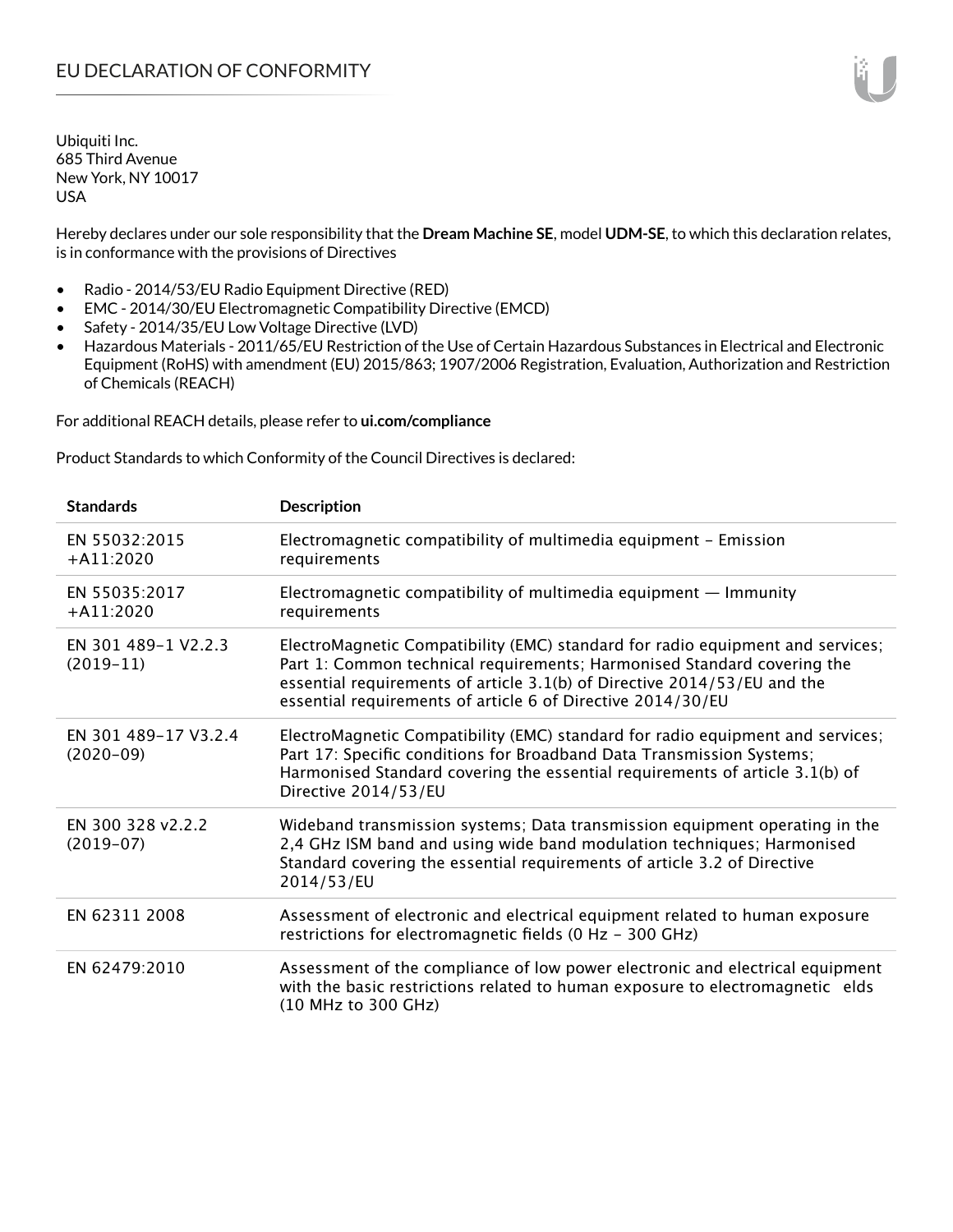| <b>Standards</b>               | <b>Description</b>                                                                               |
|--------------------------------|--------------------------------------------------------------------------------------------------|
| EN 62368-1 2014<br>$+A11:2017$ | Audio/video, information and communication technology equipment – Part 1:<br>Safety requirements |
| CE Marking                     | r c                                                                                              |

Mark Feil<br>Mark Feil

Compliance Manager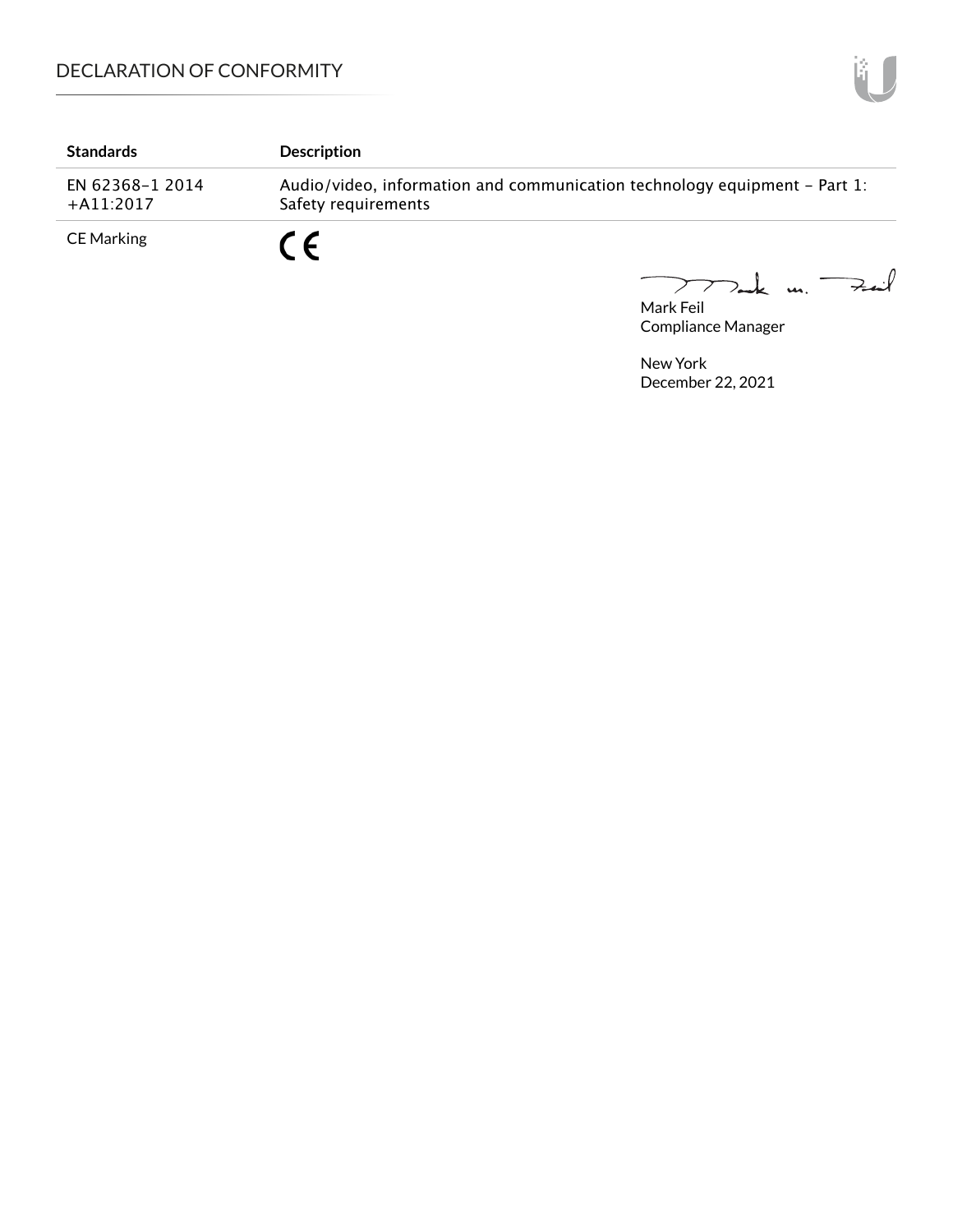# **UDM-SE**

#### **български** [Bulgarian]

С настоящото Ubiquiti декларира, че това устройство UDM-SE е в съответствие със съществените изисквания и други приложими разпоредби на Директиви 2014/53/EC, 2014/30/ЕС, 2014/35/ЕС.

## **Hrvatski** [Croatian]

Ubiquiti ovim putem izjavljuje da je ovaj uređaj UDM-SE sukladan osnovnim zahtjevima i ostalim bitnim odredbama Direktiva 2014/53/EU, 2014/30/EU, 2014/35/EU.

## **Čeština** [Czech]

Ubiquiti tímto prohlašuje, že toto UDM-SE zařízení, je ve shodě se základními požadavky a dalšími příslušnými ustanoveními směrnic 2014/53/EU, 2014/30/EU, 2014/35/EU.

## **Dansk** [Danish]

Hermed, Ubiquiti, erklærer at denne UDM-SE enhed, er i overensstemmelse med de væsentlige krav og øvrige relevante krav i direktiver 2014/53/EU, 2014/30/EU, 2014/35/EU.

## **Nederlands** [Dutch]

Hierbij verklaart Ubiquiti, dat deze UDM-SE apparaat, in overeenstemming is met de essentiële eisen en de andere relevante bepalingen van richtlijnen 2014/53/EU, 2014/30/EU, 2014/35/EU.

## **English**

Hereby, Ubiquiti, declares that this UDM-SE device, is in compliance with the essential requirements and other relevant provisions of Directives 2014/53/EU, 2014/30/EU, 2014/35/EU.

## **Eesti keel** [Estonian]

Käesolevaga Ubiquiti kinnitab, et antud UDM-SE seade, on vastavus olulistele nõuetele ja teistele asjakohastele sätetele direktiivide 2014/53/EL, 2014/30/EL, 2014/35/EL.

## **Suomi** [Finnish]

Täten Ubiquiti vakuuttaa, että tämä UDM-SE laite, on yhdenmukainen olennaisten vaatimusten ja muiden sitä koskevien direktiivien 2014/53/EU, 2014/30/EU, 2014/35/EU.

# **Français** [French]

Par la présente Ubiquiti déclare que l'appareil UDM-SE, est conforme aux exigences essentielles et aux autres dispositions pertinentes des directives 2014/53/UE, 2014/30/UE, 2014/35/UE.

# **Deutsch** [German]

Hiermit erklärt Ubiquiti, dass sich dieses UDM-SE Gerät, in Übereinstimmung mit den grundlegenden Anforderungen und den anderen relevanten Vorschriften der Richtlinien 2014/53/EU, 2014/30/EU, 2014/35/EU befindet.

## **Ελληνικά** [Greek]

Δια του παρόντος, Ubiquiti, δηλώνει ότι αυτή η συσκευή UDM-SE, είναι σε συμμόρφωση με τις βασικές απαιτήσεις και τις λοιπές σχετικές διατάξεις των οδηγιών 2014/53/ EE, 2014/30/EE, 2014/35/EE.

## **Magyar** [Hungarian]

Ezennel Ubiquiti kijelenti, hogy ez a UDM-SE készülék megfelel az alapvető követelményeknek és más vonatkozó 2014/53/EU, 2014/30/EU, 2014/35/EU irányelvek rendelkezéseit.

## **Íslenska** [Icelandic]

Hér, Ubiquiti, því yfir að þetta UDM-SE tæki er í samræmi við grunnkröfur og önnur viðeigandi ákvæði tilskipana 2014/53/ESB, 2014/30/ESB, 2014/35/ESB.

#### **Italiano** [Italian]

Con la presente, Ubiquiti, dichiara che questo dispositivo UDM-SE, è conforme ai requisiti essenziali ed alle altre disposizioni pertinenti delle direttive 2014/53/UE, 2014/30/UE, 2014/35/UE.

## **Latviešu valoda** [Latvian]

Ar šo, Ubiquiti, deklarē, ka UDM-SE ierīce, ir saskaņā ar būtiskajām prasībām un citiem attiecīgiem noteikumiem Direktīvās 2014/53/ES, 2014/30/ES, 2014/35/ES.

## **Lietuvių kalba** [Lithuanian]

Ubiquiti deklaruoja, kad šis UDM-SE įrenginys atitinka esminius reikalavimus ir kitas 2014/53/ES, 2014/30/ES, 2014/35/ES Direktyvų nuostatas.

## **Malti** [Maltese]

Hawnhekk, Ubiquiti, tiddikjara li dan il-mezz UDM-SE huwa konformi mar-rekwiżiti essenzjali u dispożizzjonijiet rilevanti oħrajn ta 'Direttivi 2014/53/UE, 2014/30/UE, 2014/35/UE.

## **Norsk** [Norwegian]

Herved Ubiquiti, erklærer at denne UDM-SE enheten, er i samsvar med de grunnleggende kravene og andre relevante bestemmelser i direktivene 2014/53/EU, 2014/30/EU, 2014/35/EU.

#### **Polski** [Polish]

Niniejszym, Ubiquiti, oświadcza, że urządzenie UDM-SE, jest zgodny z zasadniczymi wymaganiami oraz pozostałymi stosownymi postanowieniami Dyrektyw 2014/53/UE, 2014/30/UE, 2014/35/UE.

## **Português** [Portuguese]

Ubiquiti declara que este dispositivo UDM-SE, está conforme com os requisitos essenciais e outras disposições das Directivas 2014/53/UE, 2014/30/UE, 2014/35/UE.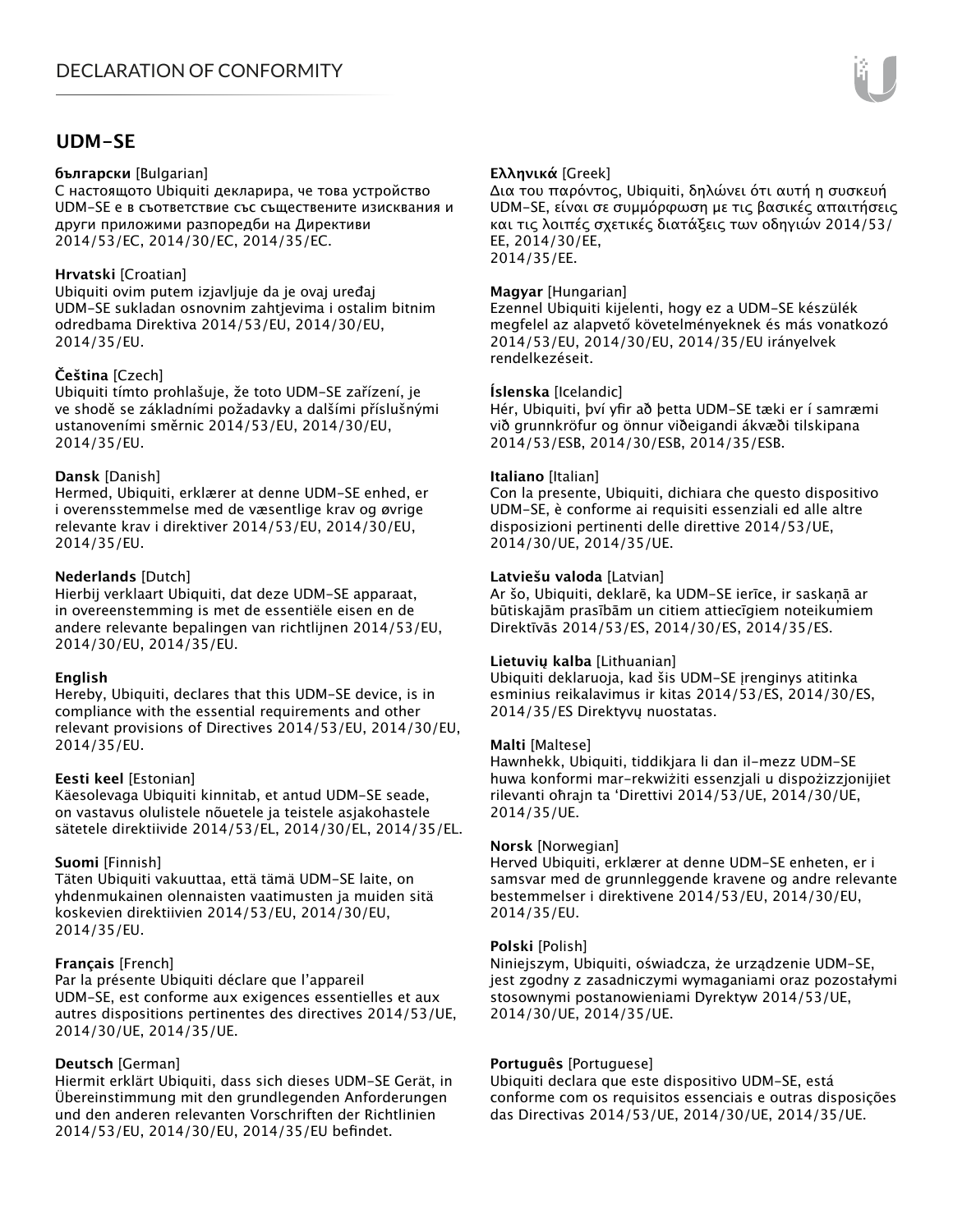#### **Română** [Romanian]

Prin prezenta, Ubiquiti declară că acest dispozitiv UDM-SE este în conformitate cu cerințele esențiale și alte prevederi relevante ale Directivelor 2014/53/UE, 2014/30/UE, 2014/35/UE.

#### **Slovenčina** [Slovak]

Týmto Ubiquiti, prehlasuje, že toto UDM-SE zariadenie, je v súlade so základnými požiadavkami a ďalšími relevantnými ustanoveniami smernice 2014/53/EÚ, 2014/30/EÚ, 2014/35/EÚ.

#### **Slovenščina** [Slovenian]

Družba Ubiquiti izjavlja, da je naprava UDM-SE v skladu z obveznimi zahtevami in drugimi ustreznimi določbami direktiv 2014/53/EU, 2014/30/EU in 2014/35/EU.

#### **Español** [Spanish]

Por medio de la presente Ubiquiti declara que este dispositivo UDM-SE, cumple con los requisitos esenciales y cualesquiera otras disposiciones aplicables o exigibles de las Directivas 2014/53/UE, 2014/30/UE, 2014/35/UE.

#### **Svenska** [Swedish]

Härmed Ubiquiti, intygar att denna UDM-SE enhet är i överensstämmelse med de väsentliga egenskapskrav och övriga relevanta bestämmelser som framgår av direktiven 2014/53/EU, 2014/30/EU, 2014/35/EU.

#### **Accessories**:

https://www.ui.com/products/#default https://www.ui.com/products/#accessories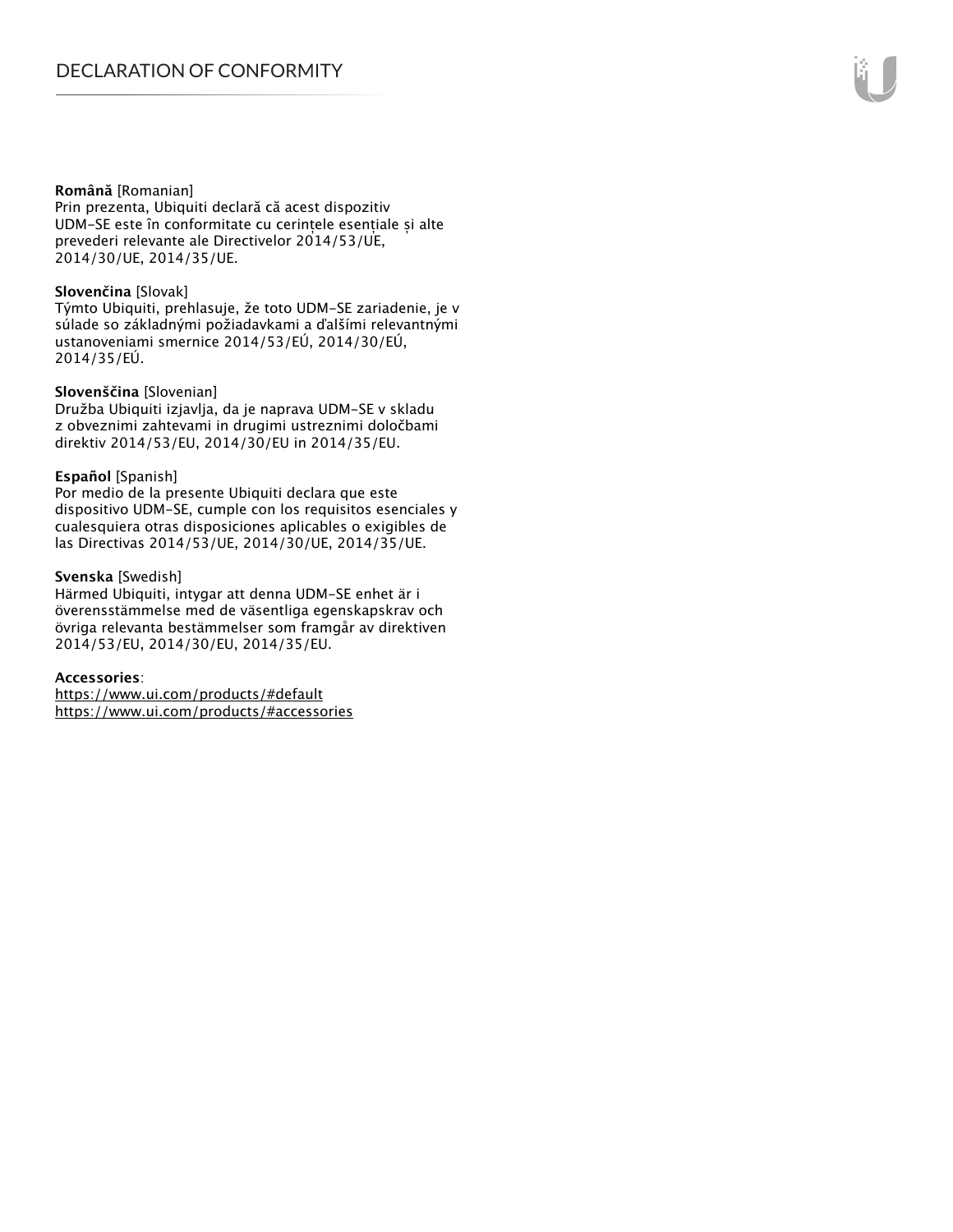Hereby declares under our sole responsibility that the **Dream Machine SE**, model **UDM-SE**, to which this declaration relates, is in conformance with the provisions of UK Regulations

- Radio Equipment Regulations 2017
- Electromagnetic Compatibility Regulations 2016
- Electrical Equipment (Safety) Regulations 2016
- Hazardous Materials The Restriction of the Use of Certain Hazardous Substances in Electrical and Electronic Equipment Regulations 2012; 1907/2006 Registration, Evaluation, Authorization and Restriction of Chemicals (REACH)

For additional REACH details, please refer to **ui.com/compliance**

Product Standards to which Conformity of the Council Directives is declared:

| <b>Standards</b>                    | <b>Description</b>                                                                                                                                                                                                                                                                                   |
|-------------------------------------|------------------------------------------------------------------------------------------------------------------------------------------------------------------------------------------------------------------------------------------------------------------------------------------------------|
| EN 55032:2015<br>$+$ A11:2020       | Electromagnetic compatibility of multimedia equipment - Emission require-<br>ments                                                                                                                                                                                                                   |
| EN 55035:2017<br>$+A11:2020$        | Electromagnetic compatibility of multimedia equipment $-$ Immunity<br>requirements                                                                                                                                                                                                                   |
| EN 301 489-1 V2.2.3<br>$(2019-11)$  | ElectroMagnetic Compatibility (EMC) standard for radio equipment and services;<br>Part 1: Common technical requirements; Harmonised Standard covering the<br>essential requirements of article 3.1(b) of Directive 2014/53/EU and the<br>essential requirements of article 6 of Directive 2014/30/EU |
| EN 301 489-17 V3.2.4<br>$(2020-09)$ | ElectroMagnetic Compatibility (EMC) standard for radio equipment and ser-<br>vices; Part 17: Specific conditions for Broadband Data Transmission Systems;<br>Harmonised Standard covering the essential requirements of article 3.1(b) of<br>Directive 2014/53/EU                                    |
| EN 300 328 v2.2.2<br>$(2019-07)$    | Wideband transmission systems; Data transmission equipment operating in<br>the 2,4 GHz ISM band and using wide band modulation techniques; Harmon-<br>ised Standard covering the essential requirements of article 3.2 of Directive<br>2014/53/EU                                                    |
| EN 62311 2008                       | Assessment of electronic and electrical equipment related to human exposure<br>restrictions for electromagnetic fields (0 Hz - 300 GHz)                                                                                                                                                              |
| EN 62479:2010                       | Assessment of the compliance of low power electronic and electrical equipment<br>with the basic restrictions related to human exposure to electromagnetic elds<br>(10 MHz to 300 GHz)                                                                                                                |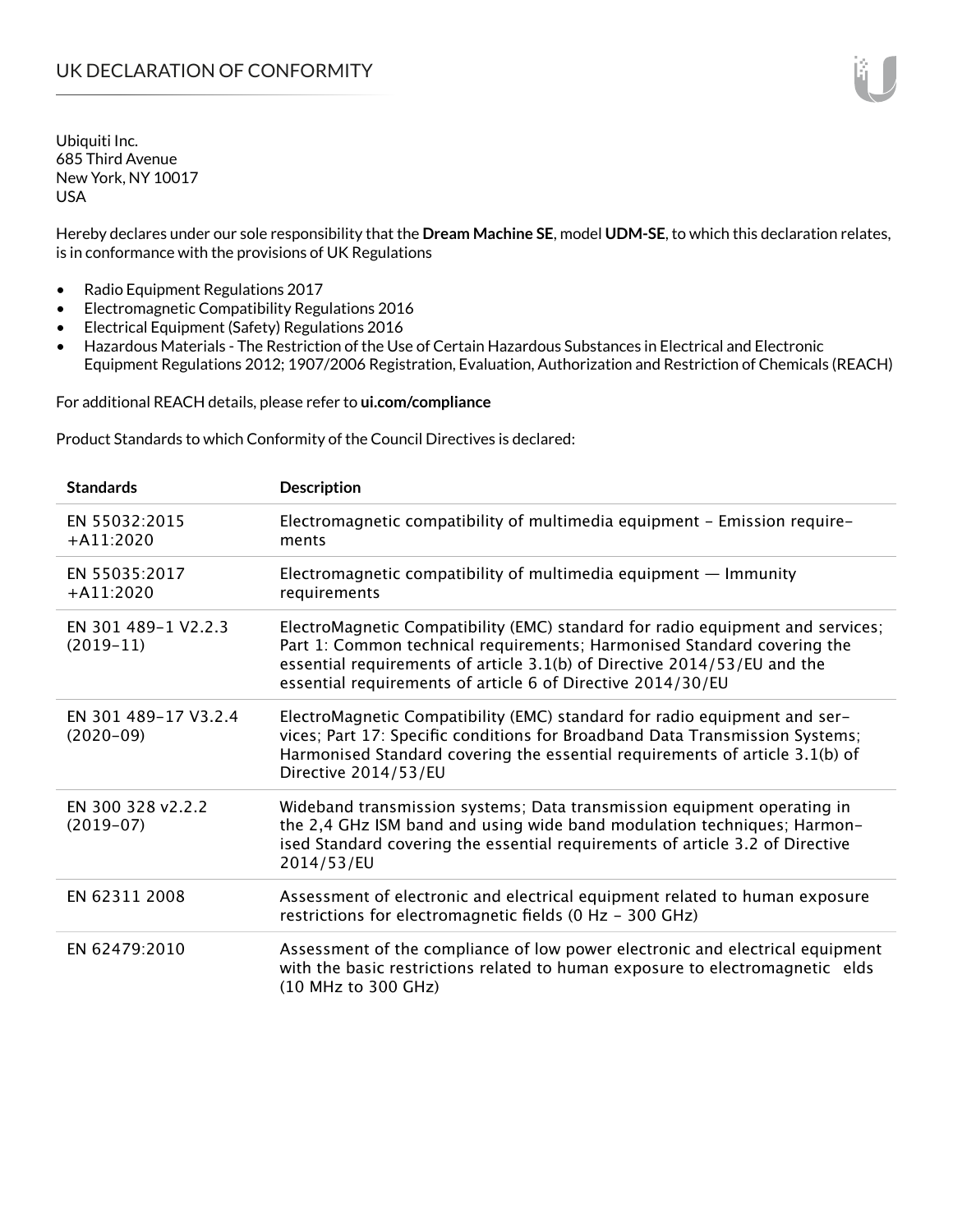| <b>Standards</b>               | <b>Description</b>                                                                               |
|--------------------------------|--------------------------------------------------------------------------------------------------|
| EN 62368-1 2014<br>$+A11:2017$ | Audio/video, information and communication technology equipment - Part 1:<br>Safety requirements |
| <b>UKCA Marking</b>            | UΚ<br>-0                                                                                         |

 $\overline{\phantom{0}}$ mak m. Fail

Mark Feil Compliance Manager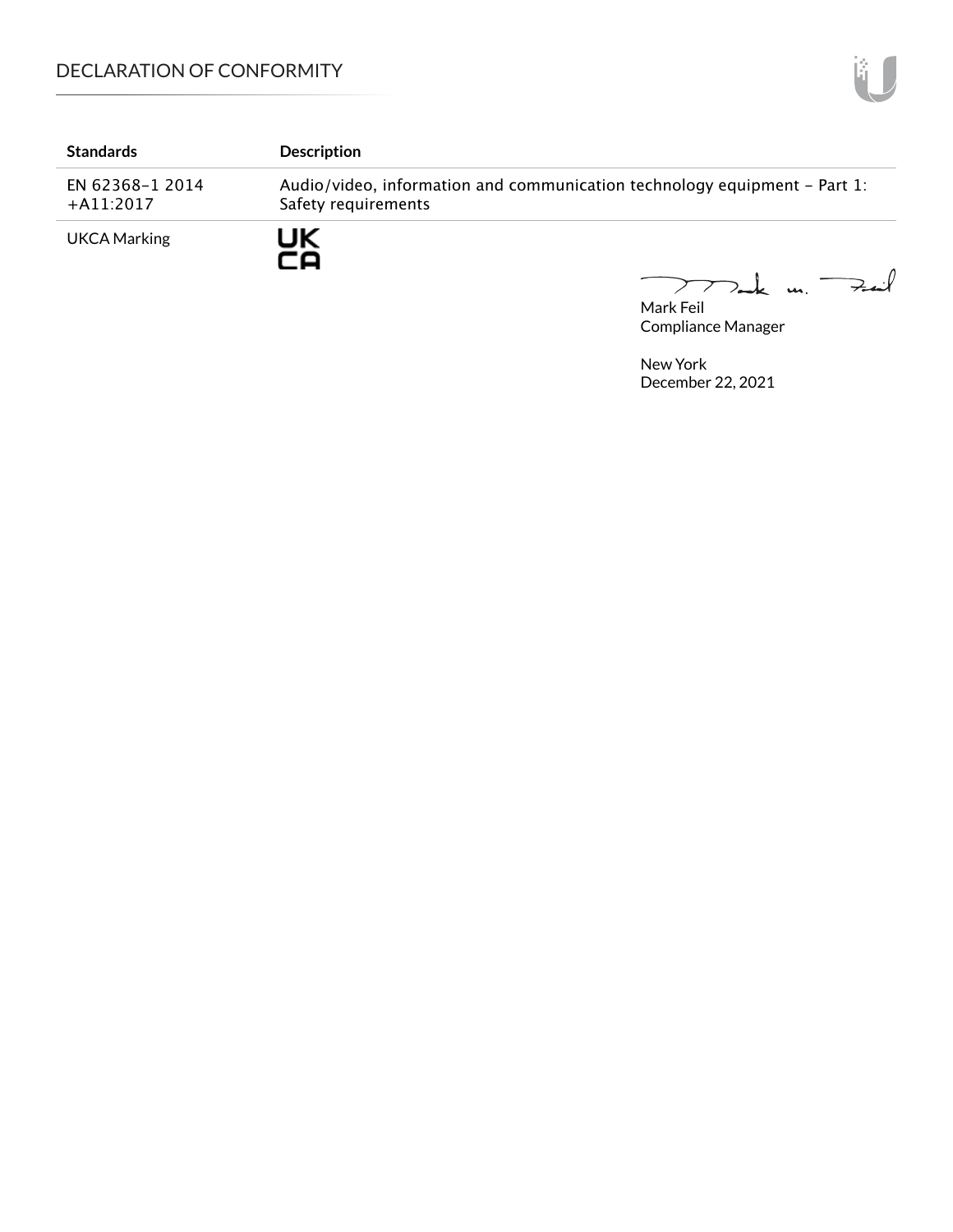Con la presente dichiara sotto la propria esclusiva responsabilità che l' **Dream Machine SE**, modello **UDM-SE**, a cui si riferisce la presente dichiarazione, è conforme alle disposizioni delle Direttive

- Radio 2014/53/EU Direttiva sulle apparecchiature radio (RED)
- EMC -2014/30/UE Direttiva sulla Compatibilità Elettromagnetica (EMCD)
- Sicurezza -2014/35/UE Direttiva sulla Bassa Tensione (LVD)
- Materiali Pericolosi -2011/65/UE Restrizione dell'uso di alcune Sostanze Pericolose nelle Apparecchiature Elettriche ed Elettroniche (RoHS) con emendamento (UE) 2015/863; 1907/2006 Registrazione, Valutazione, Autorizzazione e Restrizione delle Sostanze Chimiche (REACH)

Per ulteriori dettagli sul REACH, fare riferimento a **ui.com/compliance**

| <b>Standard</b>                     | <b>Descrizione</b>                                                                                                                                                                                                                                                               |
|-------------------------------------|----------------------------------------------------------------------------------------------------------------------------------------------------------------------------------------------------------------------------------------------------------------------------------|
| EN 55032:2015<br>$+$ A11:2020       | Compatibilità elettromagnetica delle apparecchiature multimediali -<br>Prescrizioni di Emissione                                                                                                                                                                                 |
| EN 55035:2017<br>$+$ A11:2020       | Compatibilità elettromagnetica per apparecchiature multimediali — Requisiti di<br>immunità                                                                                                                                                                                       |
| EN 301 489-1 V2.2.3<br>$(2019-11)$  | Compatibilità elettromagnetica e problematiche di spettro radio (ERM); Norma<br>di compatibilità elettromagnetica (EMC) per apparecchiature e servizi radio;<br>Parte 1: Requisiti tecnici comuni                                                                                |
| EN 301 489-17 V3.2.4<br>$(2020-09)$ | Norma di Compatibilità Elettromagnetica (EMC) per apparecchiature e servizi<br>radio; Parte 17: Condizioni specifiche per sistemi di trasmissione dati a banda<br>larga; Norma armonizzata relativa ai requisiti essenziali dell'articolo 3.1(b) della<br>direttiva 2014/53/UE   |
| EN 300 328 v2.2.2<br>$(2019-07)$    | Sistemi di trasmissione a banda larga; apparecchiature di trasmissione dati che<br>operano nella banda 2,4 GHz ISM e che utilizzano tecniche di modulazione a<br>banda larga; norma armonizzata relativa ai requisiti essenziali dell'articolo 3.2<br>della direttiva 2014/53/UE |
| EN 62311 2008                       | Valutazione degli apparecchi elettronici ed elettrici in relazione ai limiti di base<br>per l'esposizione umana ai campi elettromagnetici (0 Hz - 300 GHz)                                                                                                                       |
| EN 62479:2010                       | Valutazione della conformità degli apparecchi elettrici ed elettronici di debole<br>potenza alle restrizioni di base relative all'esposizione umana ai campi<br>elettromagnetici (da 10 MHz a 300 GHz)                                                                           |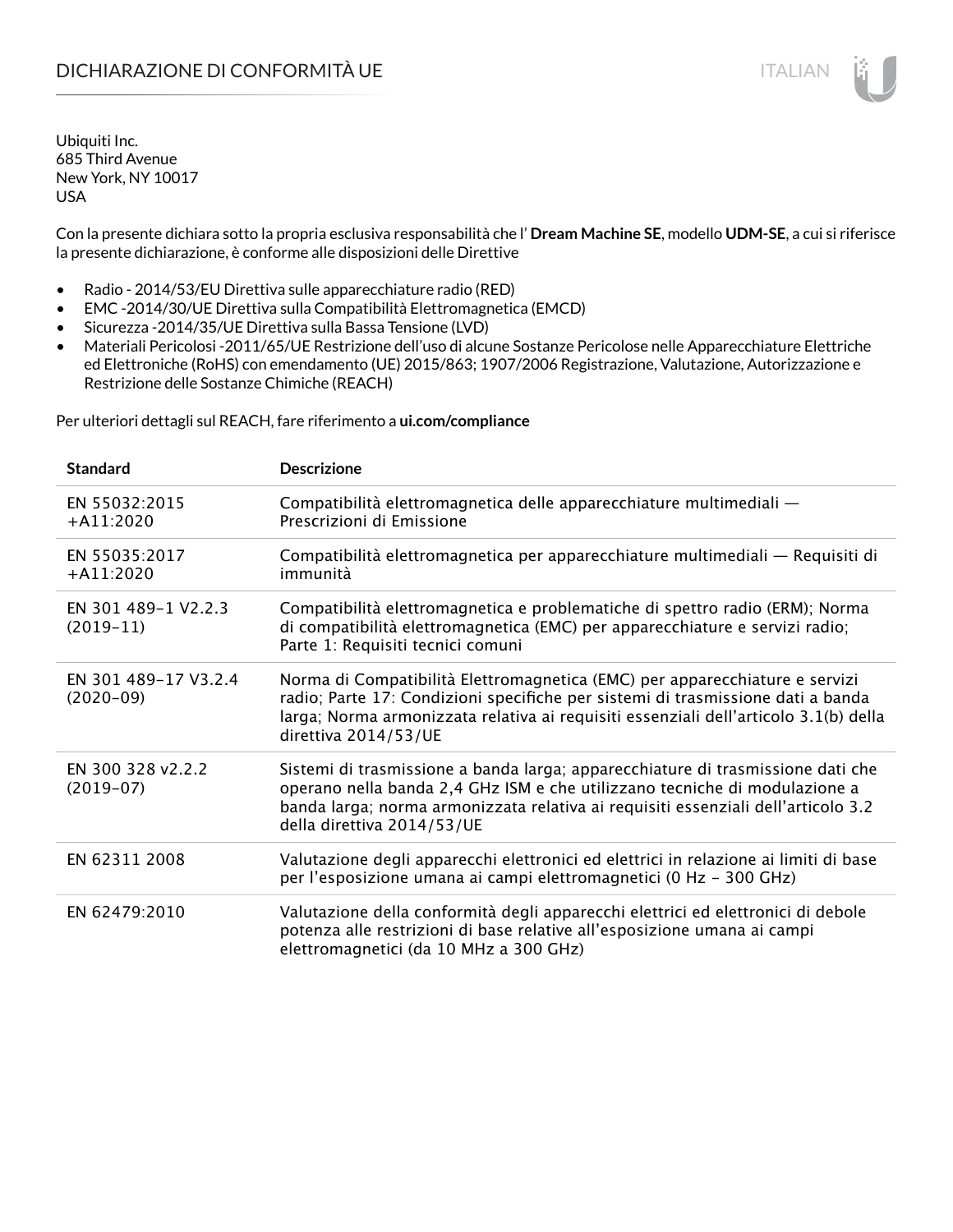

| <b>Standard</b>                 | <b>Descrizione</b>                                                                                                          |
|---------------------------------|-----------------------------------------------------------------------------------------------------------------------------|
| EN 62368-1 2014<br>$+$ A11:2017 | Apparecchiature per la tecnologia audio/video, dell'informazione e della<br>comunicazione - Parte 1: Requisiti di sicurezza |
| <b>CE Marking</b>               | C C                                                                                                                         |

Mark Feil u. <del>Zuil</del>  $\overbrace{\phantom{aaaaa}}$ 

Compliance Manager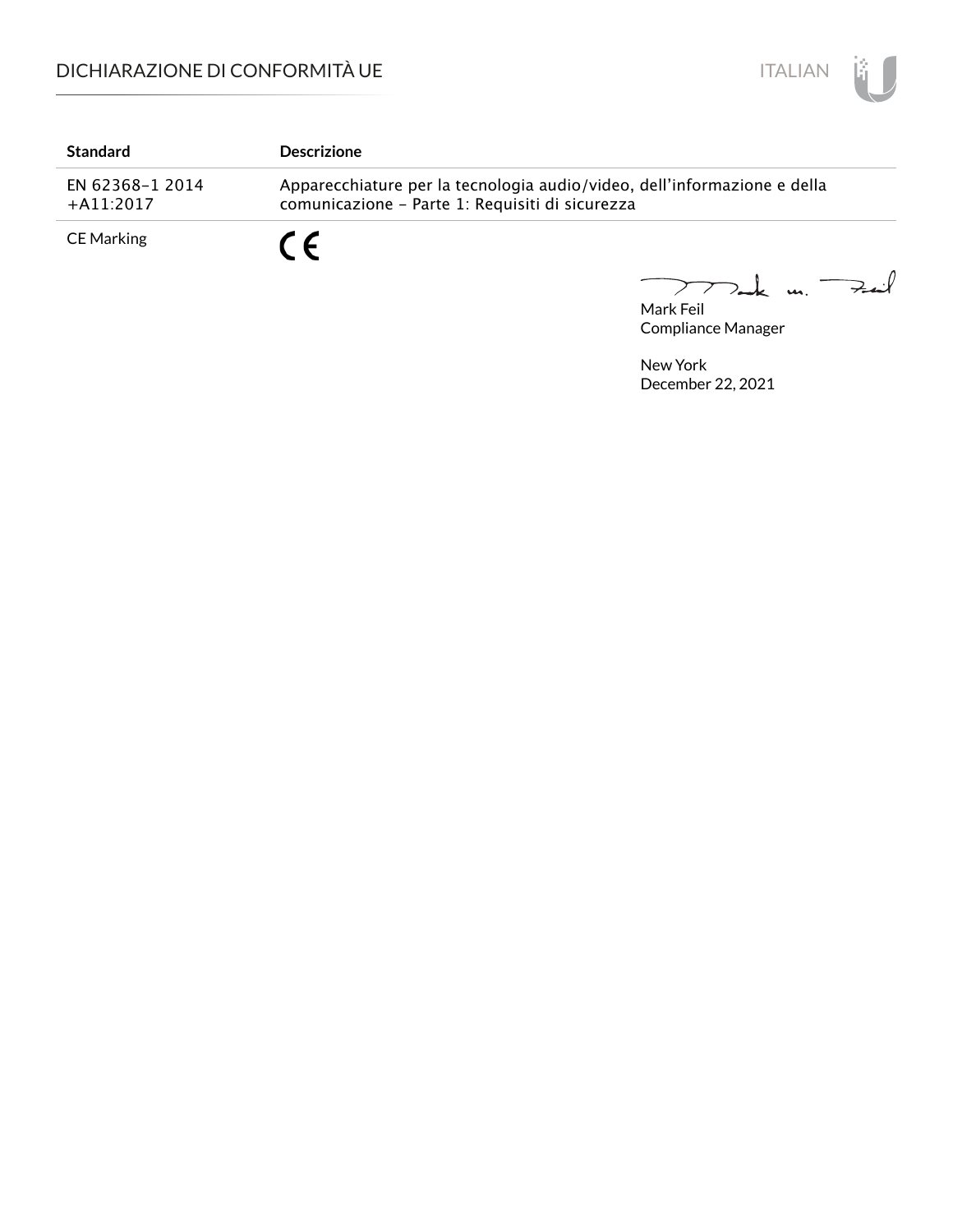Déclare par la présente, sous notre seule responsabilité, que l'**Dream Machine SE**, modèle **UDM-SE**, auquel se rapporte cette déclaration, est conforme aux dispositions des Directives

- Radio 2014/53/EU Directive sur les Équipements Radio (RED)
- EMC -2014/30/EU Directive sur la Compatibilité Electromagnétique (EMCD)
- Sécurité -2014/35/EU Directive sur la Basse Tension (LVD)
- Matières dangereuses -2011/65/UE Restriction de l'utilisation de Certaines Substances Dangereuses dans les Equipements Electriques et Electroniques (RoHS) avec amendement (EU) 2015/863 ; 1907/2006 Enregistrement, Evaluation, Autorisation et Restriction des Produits Chimiques (REACH)

Pour plus de détails sur le règlement REACH, veuillez consulter le site **ui.com/compliance**

| <b>Normes</b>                       | La description                                                                                                                                                                                                                                                                                                                         |
|-------------------------------------|----------------------------------------------------------------------------------------------------------------------------------------------------------------------------------------------------------------------------------------------------------------------------------------------------------------------------------------|
| EN 55032:2015<br>$+A11:2020$        | Compatibilité électromagnétique des équipements multimédia - Exigences<br>d'émission                                                                                                                                                                                                                                                   |
| EN 55035:2017<br>$+A11:2020$        | Compatibilité électromagnétique des équipements multimédia - Exigences<br>d'immunité                                                                                                                                                                                                                                                   |
| EN 301 489-1 V2.2.3<br>$(2019-11)$  | Compatibilité électromagnétique et spectre radioélectrique (ERM) ; Norme de<br>compatibilité électromagnétique (CEM) pour les équipements de communication<br>radio et services ; Partie 1 : Exigences techniques communes                                                                                                             |
| EN 301 489-17 V3.2.4<br>$(2020-09)$ | Norme de compatibilité électromagnétique (CEM) concernant les équipements<br>de communication radio et services ; partie 17 : Exigences particulières<br>applicables aux systèmes de transmission de données à large bande ; norme<br>harmonisée couvrant les exigences essentielles de l'article 3.1(b) de la directive<br>2014/53/UE |
| EN 300 328 v2.2.2<br>$(2019-07)$    | Systèmes de transmission de données à large bande ; Matériel de transmission<br>de données fonctionnant dans la bande ISM à 2, 4 GHz et utilisant des<br>techniques de modulation à étalement du spectre ; Norme harmonisée couvrant<br>les exigences essentielles de l'article 3.2 de la directive 2014/53/UE.                        |
| EN 62311 2008                       | Évaluation des équipements électroniques et électriques en relation avec les<br>restrictions d'exposition humaine pour les champs électromagnétiques (0 Hz -<br>300 GHz)                                                                                                                                                               |
| EN 62479:2010                       | Évaluation de la conformité des appareils électriques et électroniques de faible<br>puissance aux restrictions de base concernant l'exposition des personnes aux<br>champs électromagnétiques (10 MHz à 300 GHz)                                                                                                                       |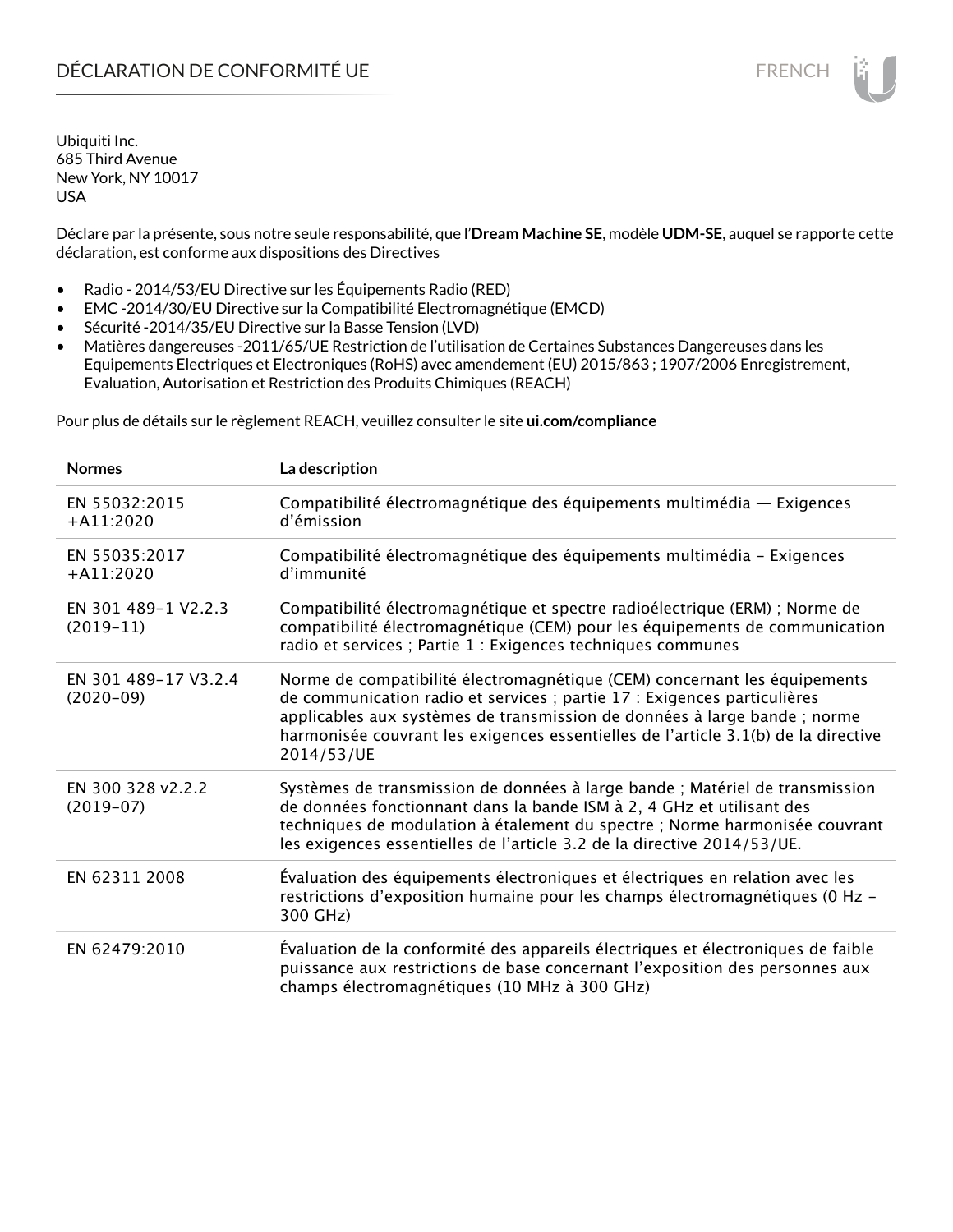

| <b>Normes</b>                   | <b>La description</b>                                                                                                        |
|---------------------------------|------------------------------------------------------------------------------------------------------------------------------|
| EN 62368-1 2014<br>$+$ A11:2017 | Equipements des technologies de l'audio/vidéo, de l'information et de la<br>communication - Partie 1 : exigences de sécurité |
| CE Marking                      | C F                                                                                                                          |

Mark Feil<br>Mark Feil 

Compliance Manager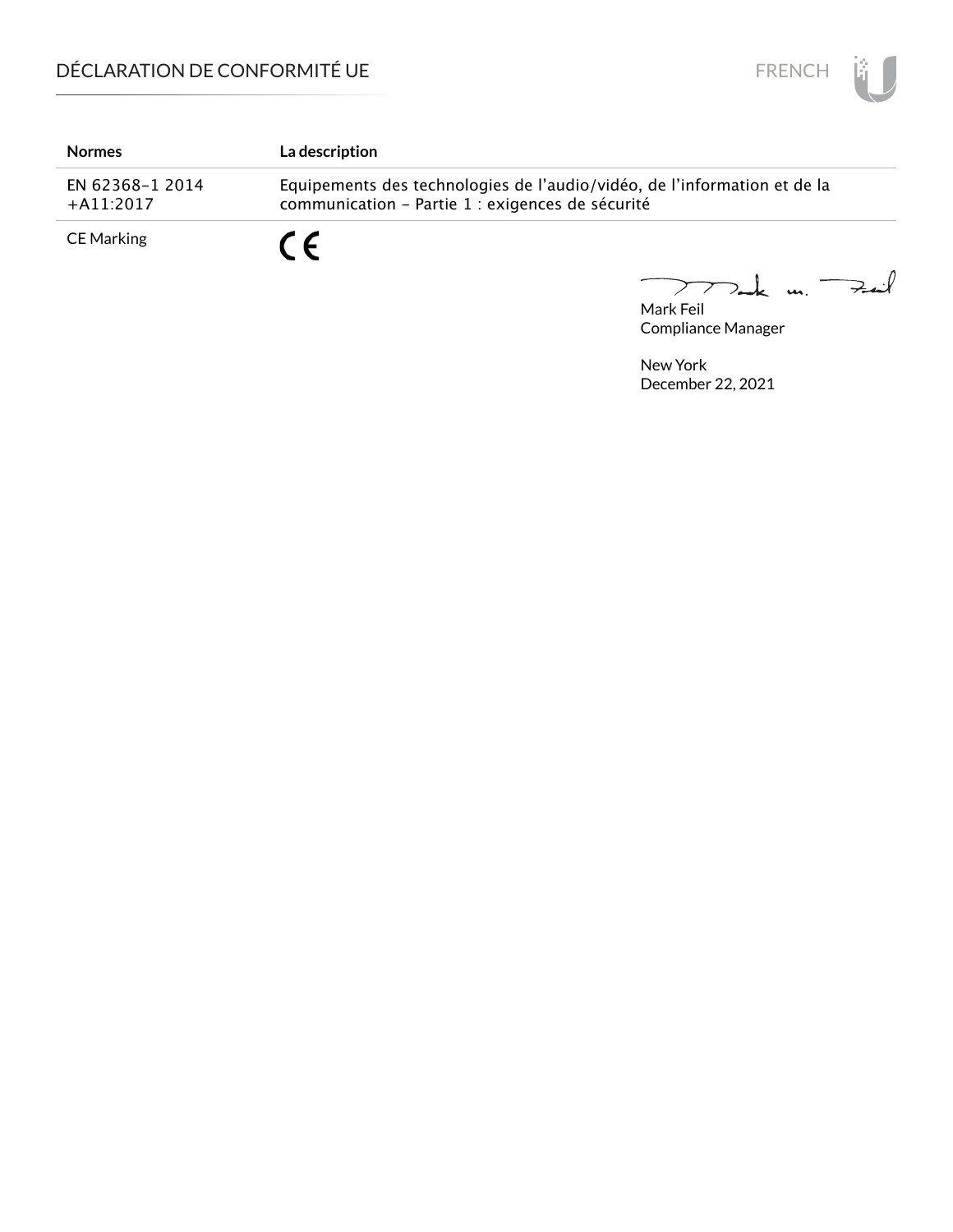Por la presente declaramos bajo nuestra exclusiva responsabilidad que el **Dream Machine SE**, modelo **UDM-SE**, al que se refiere esta declaración, es conforme con las disposiciones de las Directivas

- Radio 2014/53/EU Directiva de Equipos de Radio (RED)
- EMC -2014/30/Directiva de Compatibilidad Electromagnética de la UE (EMCD)
- Seguridad -2014/35/Directiva de Baja Tensión de la UE (LVD)
- Materiales Peligrosos -2011/65/UE Restricción de la Utilización de Determinadas Sustancias Peligrosas en Aparatos Eléctricos y Electrónicos (RoHS) con la enmienda (UE) 2015/863; 1907/2006 Registro, Evaluación, Autorización y Restricción de Sustancias Químicas (REACH)

Para más detalles sobre el REACH, consulte **ui.com/compliance**

| <b>Estándares</b>                   | Descripción                                                                                                                                                                                                                                                                                         |
|-------------------------------------|-----------------------------------------------------------------------------------------------------------------------------------------------------------------------------------------------------------------------------------------------------------------------------------------------------|
| EN 55032:2015<br>$+$ A11:2020       | Compatibilidad electromagnética de equipos multimedia. Requisitos de emisión                                                                                                                                                                                                                        |
| EN 55035:2017<br>$+A11:2020$        | Compatibilidad electromagnética de equipos multimedia. Requisitos de<br>inmunidad                                                                                                                                                                                                                   |
| EN 301 489-1 V2.2.3<br>$(2019-11)$  | Cuestiones de Compatibilidad Electromagnética y Espectro de Radiofrecuencia<br>(ERM). Compatibilidad electromagnética (CEM): norma para equipos de radio y<br>servicios. Parte 1: Requisitos técnicos comunes                                                                                       |
| EN 301 489-17 V3.2.4<br>$(2020-09)$ | Norma de Compatibilidad Electromagnética (CEM) para equipos y servicios<br>radioeléctricos; Parte 17: Condiciones específicas para sistemas de transmisión<br>de datos de banda ancha; Norma armonizada que cubre los requisitos<br>esenciales del artículo 3.1.b) de la Directiva 2014/53/UE       |
| EN 300 328 v2.2.2<br>$(2019-07)$    | Sistemas de transmisión de datos de banda ancha; Equipos de transmisión<br>de datos, que funcionan en la banda ISM de 2,4 GHz y utilizan técnicas de<br>modulación de espectro ensanchado; Norma armonizada que cubre los<br>requisitos esenciales según el artículo 3.2 de la Directiva 2014/53/UE |
| EN 62311 2008                       | Evaluación de los equipos electrónicos y eléctricos en relación con las<br>restricciones relativas a la exposición de las personas a los campos<br>electromagnéticos (0 Hz - 300 GHz)                                                                                                               |
| EN 62479:2010                       | Evaluación de la conformidad de los equipos eléctricos y electrónicos de baja<br>potencia con las restricciones básicas relativas a la exposición humana a los<br>campos electromagnéticos (10 MHz a 300 GHz)                                                                                       |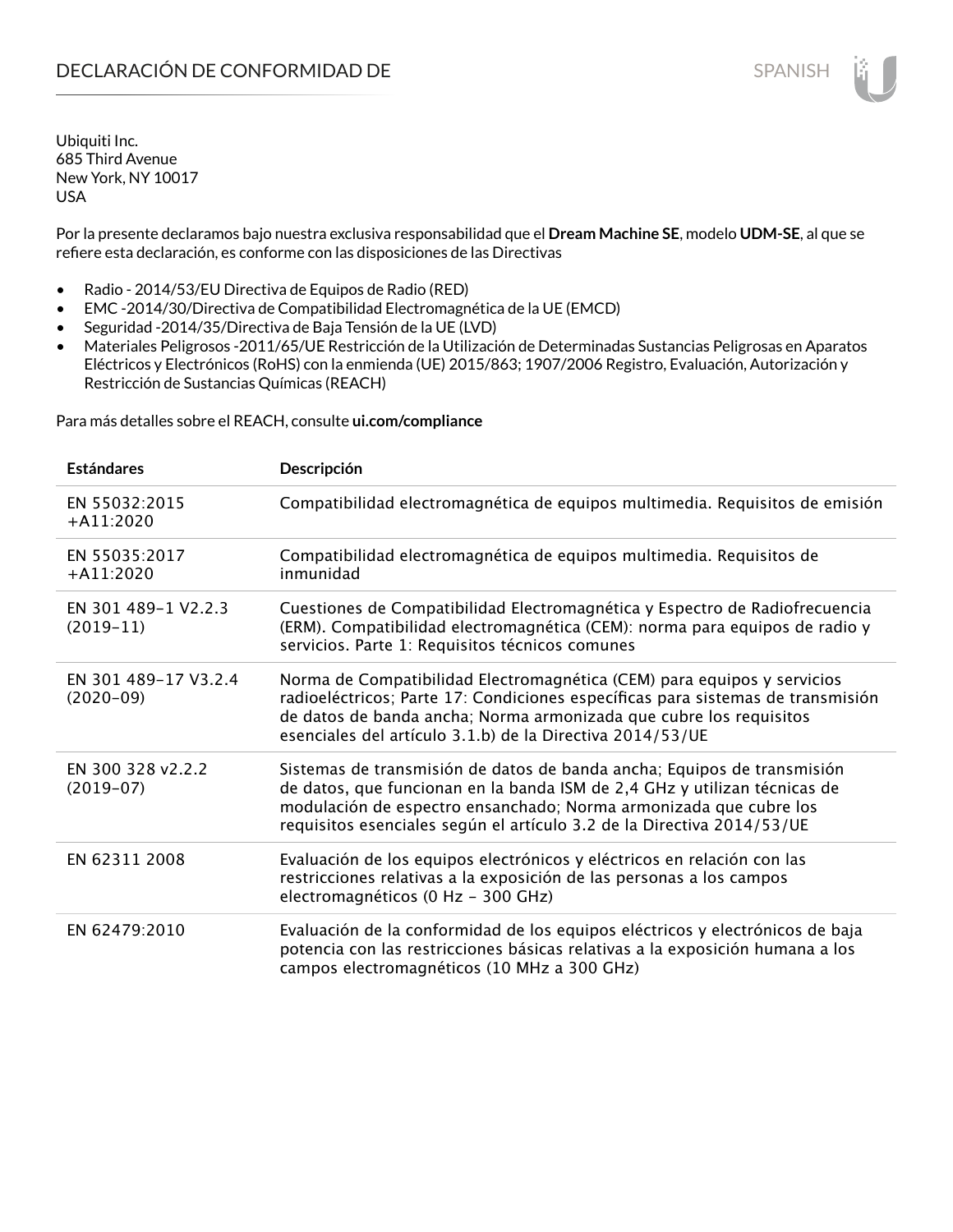

| <b>Estándares</b>               | Descripción                                                                                                          |
|---------------------------------|----------------------------------------------------------------------------------------------------------------------|
| EN 62368-1 2014<br>$+$ A11:2017 | Equipos de audio y vídeo, de tecnología de la información y de la comunicación<br>- Parte 1: Requisitos de seguridad |
| <b>CE Marking</b>               | $\epsilon$                                                                                                           |

Mark Feil u. <del>Zuil</del>  $\overbrace{\phantom{aaaaa}}^{x}$ 

Compliance Manager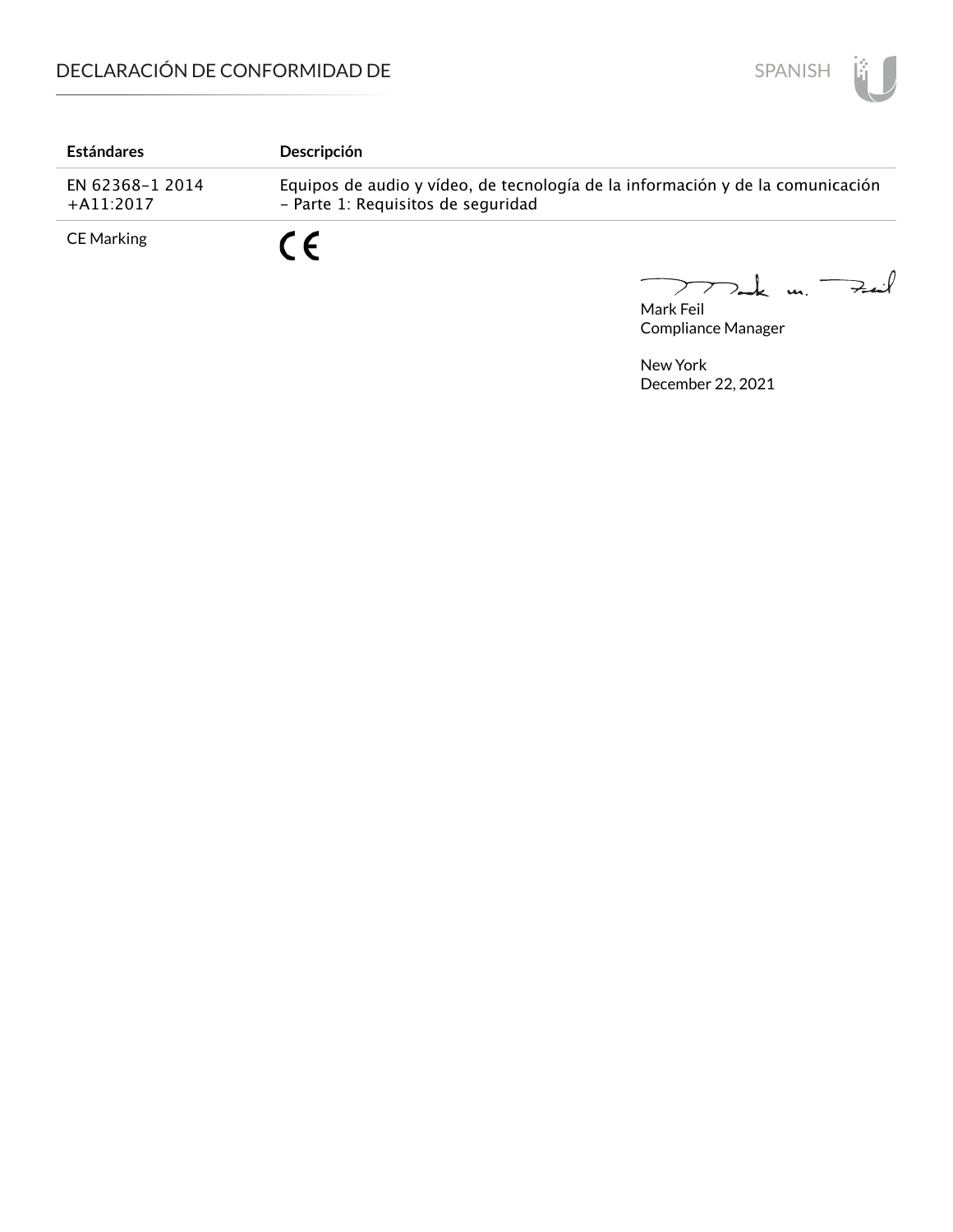# DECLARAȚIA DE CONFORMITATE UE EXECUTE DE ROMANIAN

Ubiquiti Inc. 685 Third Avenue New York, NY 10017 USA

Prin prezenta declarăm sub răspunderea noastră exclusivă că "**Dream Machine SE**", modelul **UDM-SE**, la care se referă această declarație, este în conformitate cu prevederile directivelor următoare:

- Radio 2014/53/EU Radio Equipment Directive (RED) (Directiva UE privind echipamentele radio)
- EMC -2014/30/EU Electromagnetic Compatibility Directive (EMCD) (Directiva UE privind compatibilitatea electromagnetică)
- Siguranță -2014/35/EU Low Voltage Directive (LVD) (Directiva UE privind joasa tensiune)
- Materiale periculoase -2011/65/EU Restriction of the Use of Certain Hazardous Substances in Electrical and Electronic Equipment (RoHS) with amendment (EU) 2015/863 (Directiva UE privind restricția utilizării anumitor substanțe periculoase în echipamentele electrice și electronice (RoHS) cu amendamentele ulterioare); 1907/2006 Registration, Evaluation, Authorization and Restriction of Chemicals (REACH) (Regulamentul Uniunii Europene privind înregistrarea, evaluarea si autorizarea produselor chimice)

Pentru detalii suplimentare referitoare la regulamentul REACH, vă rugăm să consultați site-ul **ui.com/compliance**

| <b>Standarde</b>                    | <b>Descriere</b>                                                                                                                                                                                                                                                                                  |
|-------------------------------------|---------------------------------------------------------------------------------------------------------------------------------------------------------------------------------------------------------------------------------------------------------------------------------------------------|
| EN 55032:2015<br>$+$ A11:2020       | Compatibilitatea electromagnetică a echipamentelor multimedia - Cerinte<br>privind emisiile                                                                                                                                                                                                       |
| EN 55035:2017<br>$+A11:2020$        | Compatibilitatea electromagnetică a echipamentelor multimedia. Cerințe privind<br>imunitatea                                                                                                                                                                                                      |
| EN 301 489-1 V2.2.3<br>$(2019-11)$  | Compatibilitatea electromagnetică și chestiuni legate de spectrul de frecvențe<br>radio (ERM); Standard de compatibilitate electromagnetică (EMC) pentru<br>echipamente și servicii radio; Partea 1: Cerințe tehnice comune                                                                       |
| EN 301 489-17 V3.2.4<br>$(2020-09)$ | Standard de compatibilitate electromagnetică (EMC) pentru echipamente și<br>servicii radio; Partea 17: Conditii specifice pentru sistemele de transmisie<br>a datelor în bandă largă; Standard armonizat privind cerințele esențiale ale<br>articolului 3.1 litera (b) din Directiva 2014/53 / UE |
| EN 300 328 v2.2.2<br>$(2019-07)$    | Sisteme de transmisie pe bandă largă; Echipamente de transmisie de date care<br>funcționează în banda ISM de 2,4 GHz și utilizează tehnici de modulare a benzii<br>largi; Standard armonizat privind cerințele esențiale ale articolului 3.2 din<br>Directiva 2014/53 / UE                        |
| EN 62311 2008                       | Evaluarea echipamentelor electronice și electrice legate de restricțiile expunerii<br>umane la câmpurile electromagnetice (0 Hz - 300 GHz)                                                                                                                                                        |
| EN 62479:2010                       | Evaluarea conformității echipamentelor electronice și electrice de mică putere<br>cu restricțiile de bază legate de expunerea umană la câmpuri electromagnetice<br>(10 MHz până la 300 GHz)                                                                                                       |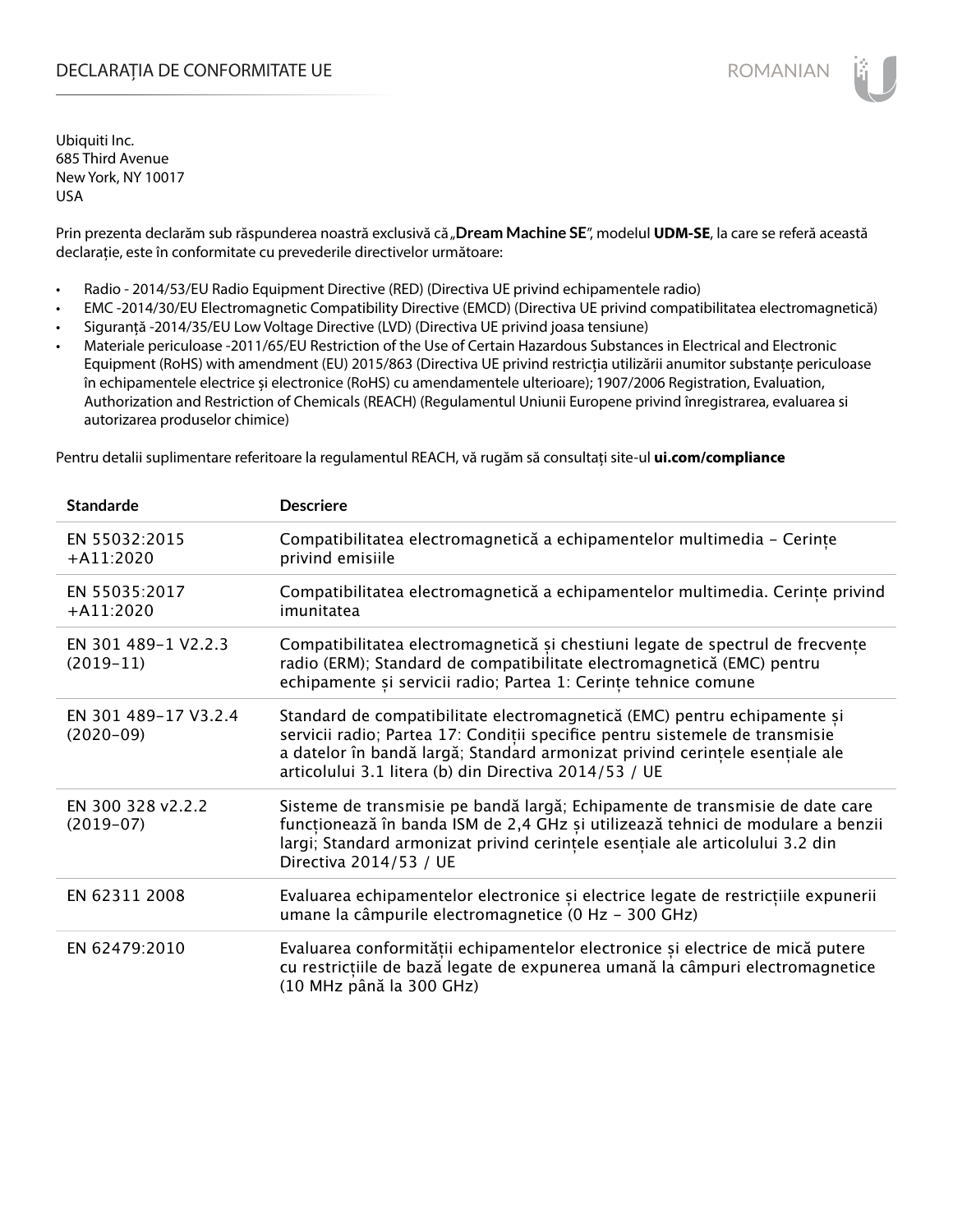

| <b>Standarde</b>               | <b>Descriere</b>                                                                                           |
|--------------------------------|------------------------------------------------------------------------------------------------------------|
| EN 62368-1 2014<br>$+A11:2017$ | Echipamente tehnologice audio / video, informaționale și de comunicații. Partea<br>1: Cerințe de siguranță |
| <b>CE Marking</b>              | $\epsilon$                                                                                                 |

Mark Feil u. <del>Zuil</del>  $\overbrace{\phantom{aaaaa}}^{x}$ 

Compliance Manager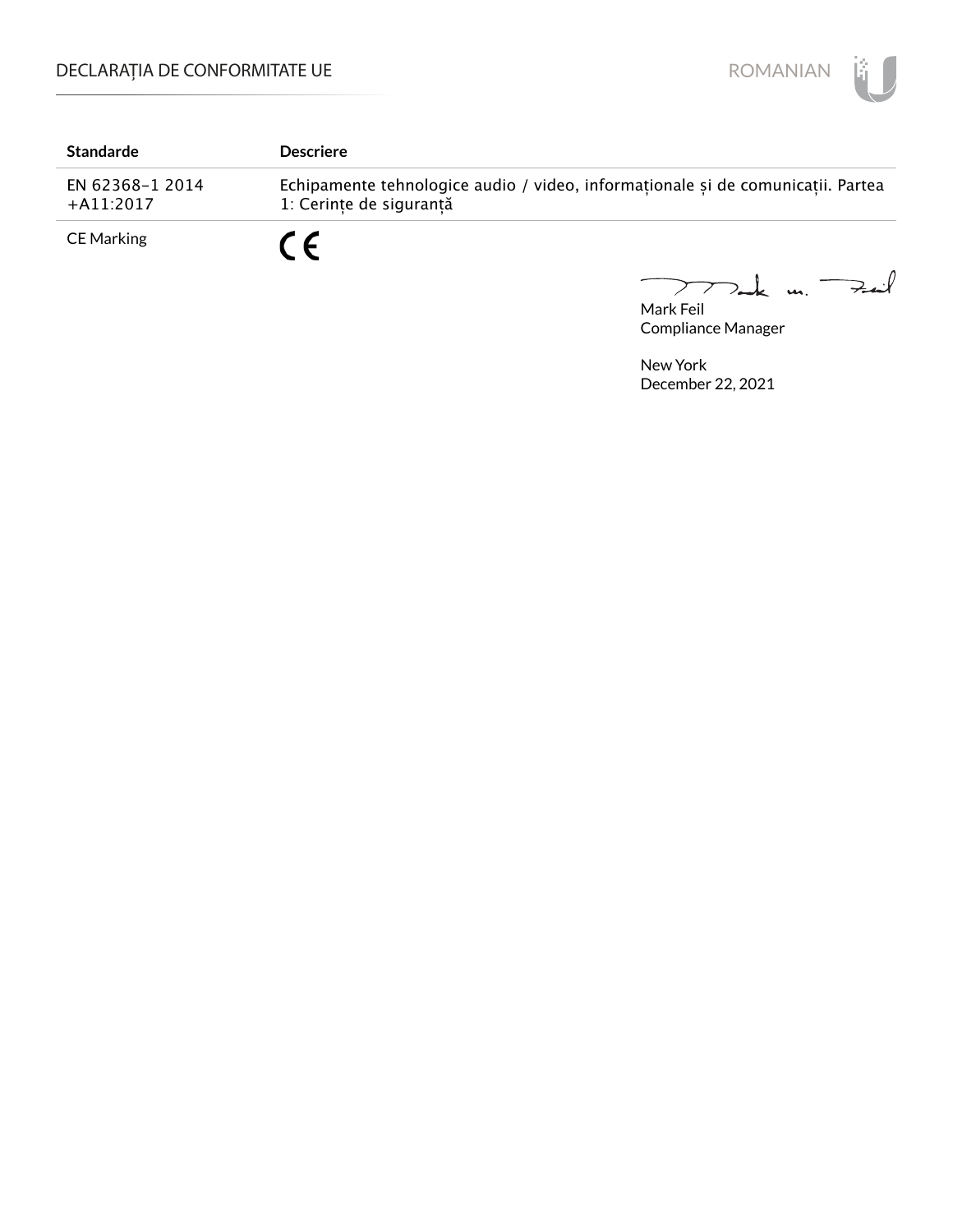# DEKLARACJA ZGODNOŚCI UE POLISH POLISH

Ubiquiti Inc. 685 Third Avenue New York, NY 10017 USA

Niniejszym oświadczam z naszą wyłączną odpowiedzialnością, że **Dream Machine SE**, model **UDM-SE**, do którego odnosi się niniejsza deklaracja, jest zgodny z przepisami Dyrektyw

- Radio 2014/53/Dyrektywa Sprzętu Radiowego UE (RED)
- EMC -2014/30/Dyrektywa Zgodności Elektromagnetycznej UE (EMCD)
- Bezpieczeństwo -2014/35/Dyrektywa Niskiego Napięcia UE (LVD)
- Materiały Niebezpieczne -2011/65/Restrykcje Dotyczące Użycia NIektórych Niebezpiecznych Substancji w Sprzęcie Elektrycznym i Elektronicznym UE (RoHS) ze zmianą (UE) 2015/863; 1907/2006 Rejestracja, Ocena, Zezwolenie i Restrykcje Dotyczące Chemikaliów (REACH)

Aby uzyskać dodatkowe informacje REACH, należy przejść do **ui.com/compliance**

| Normy                               | <b>Opis</b>                                                                                                                                                                                                                                                         |
|-------------------------------------|---------------------------------------------------------------------------------------------------------------------------------------------------------------------------------------------------------------------------------------------------------------------|
| EN 55032:2015<br>$+$ A11:2020       | Kompatybilność elektromagnetyczna sprzętu multimedialnego – Wymagania<br>emisyjne                                                                                                                                                                                   |
| EN 55035:2017<br>$+A11:2020$        | Kompatybilność elektromagnetyczna sprzętu multimedialnego — Wymagania<br>odporności                                                                                                                                                                                 |
| EN 301 489-1 V2.2.3<br>$(2019-11)$  | Kompatybilność elektromagnetyczna i Zagadnienia widma Radiowego (ERM);<br>Standard Kompatybilności ElektroMagnetycznej (EMC) dla sprzętu radiowego i<br>usług; Część 1: Typowe wymagania techniczne                                                                 |
| EN 301 489-17 V3.2.4<br>$(2020-09)$ | Standard Kompatybilności ElektroMagnetycznej (EMC) dla sprzętu radiowego<br>i usług; Część 17: Szczególne warunki dla Szerokopasmowych Systemów<br>Transmisji Danych; Norma zharmonizowana obejmująca zasadnicze wymagania<br>art. 3.1 lit. b) dyrektywy 2014/53/UE |
| EN 300 328 v2.2.2<br>$(2019-07)$    | Szerokopasmowe systemy transmisji; Szprzęt transmisji danych działający w<br>paśmie 2,4 GHz ISM i używający szerokopasmowe techniki modulacyjne; Norma<br>zharmonizowana obejmująca zasadnicze wymagania artykułu 3.2 dyrektywy<br>2014/53/UE                       |
| EN 62311 2008                       | Oszacowanie elektronicznego i elektrycznego sprzętu związanego z<br>ograniczeniami narażenia ludzi na pola elektromagnetyczne (0 Hz - 300 GHz)                                                                                                                      |
| EN 62479:2010                       | Ocena zgodności sprzętu elektrycznego i elektronicznego niskiego zasilania<br>z podstawowymi ograniczeniami związanymi z narażeniem człowieka na pola<br>elektromagnetyczne (10 MHz to 300 GHz)                                                                     |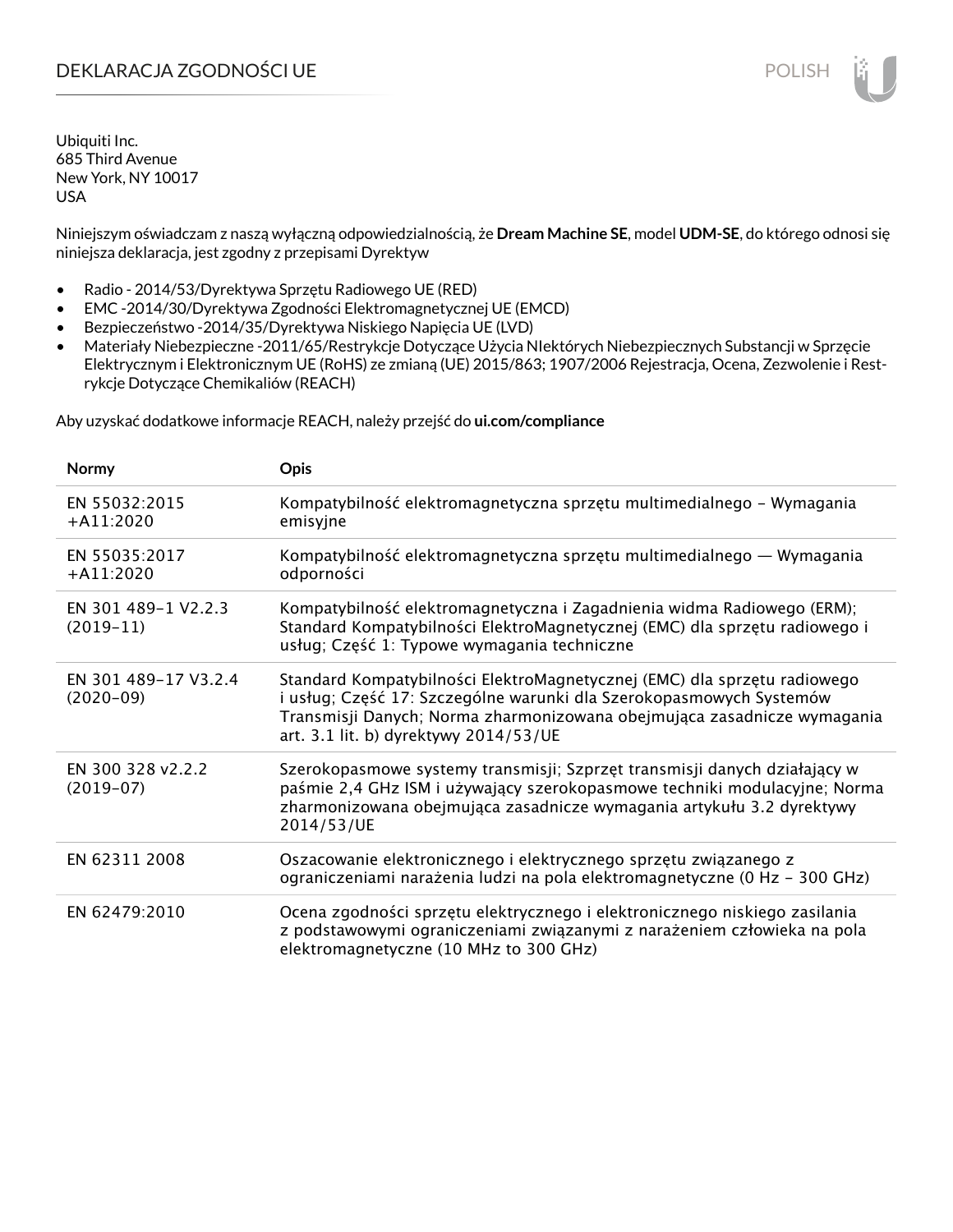

| <b>Normy</b>                   | Opis                                                                                                             |
|--------------------------------|------------------------------------------------------------------------------------------------------------------|
| EN 62368-1 2014<br>$+A11:2017$ | Audio/wideo, sprzęt technologii informatycznej i komunikacyjnej – Część 1:<br>Wymagania dotyczące bezpieczeństwa |
| <b>CE Marking</b>              | $\epsilon$                                                                                                       |

mak m. Fail  $\overbrace{\phantom{aaaaa}}$ 

Mark Feil Compliance Manager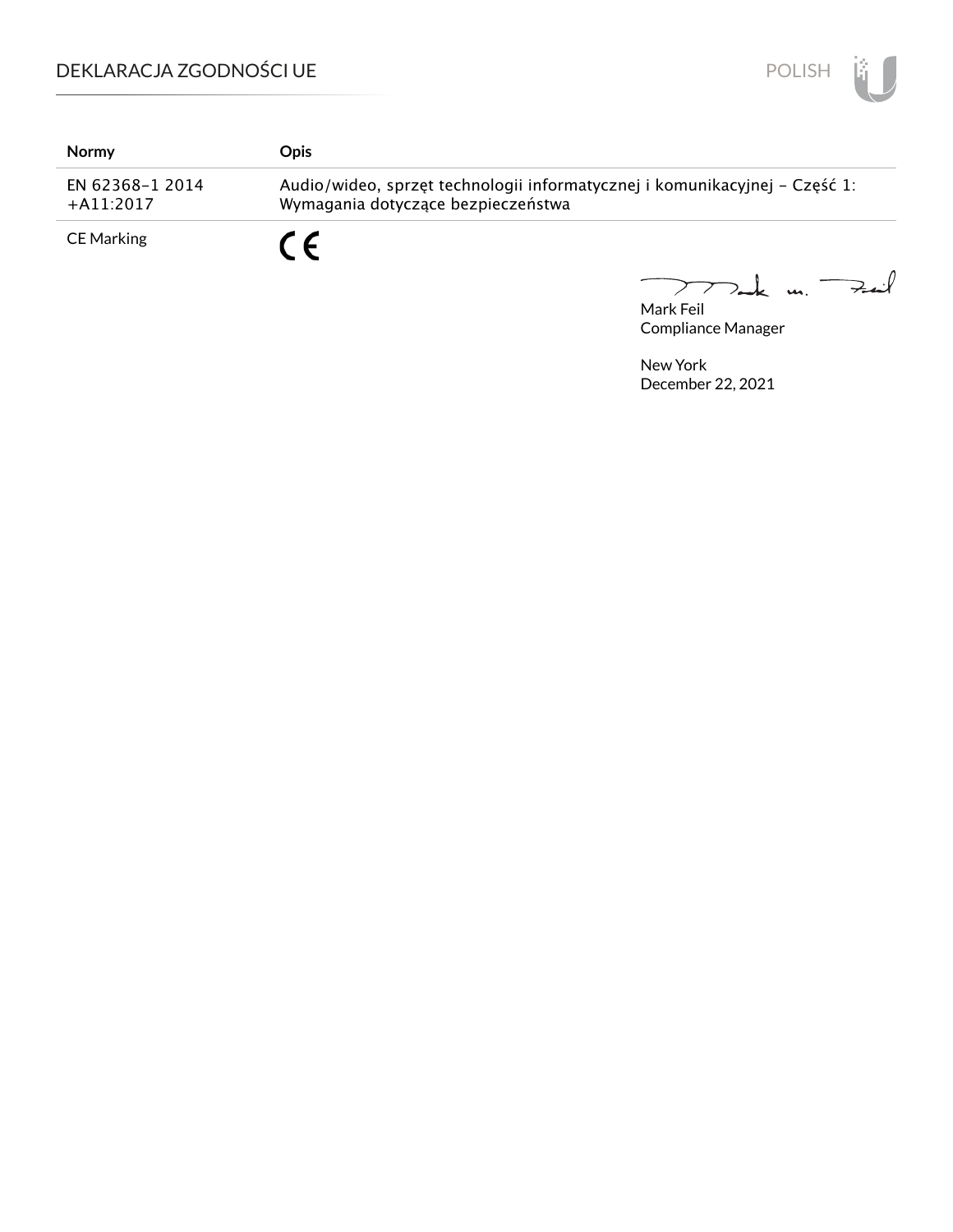# IZJAVA EU O SKLADNOSTI SLOVENIAN

Ubiquiti Inc. 685 Third Avenue New York, NY 10017 USA

S tem dokumentom na lastno odgovornost izjavljamo, da je naprava **Dream Machine SE**, model **UDM-SE**, na katerega se ta izjava nanaša, v skladu z določbami naslednjih direktiv:

- Radio 2014/53/EU Direktiva o radijski opremi (RED)
- EMC -2014/30/EU Direktiva o elektromagnetni združljivosti (EMCD)
- Varnost -2014/35/EU Direktiva o nizkonapetostni opremi (LVD)
- Nevarne snovi -2011/65/EU Direktiva o omejevanju uporabe nekaterih nevarnih snovi v električni in elektronski opremi (RoHS) s spremembo (EU) 2015/863; 1907/2006 Uredba o registraciji, evalvaciji, avtorizaciji in omejevanju kemikalij (REACH)

Več podrobnosti o REACH uredbi si poglejte na **ui.com/compliance**

| <b>Standardi</b>                    | <b>Opis</b>                                                                                                                                                                                                                                       |
|-------------------------------------|---------------------------------------------------------------------------------------------------------------------------------------------------------------------------------------------------------------------------------------------------|
| EN 55032:2015<br>$+$ A11:2020       | Elektromagnetna združljivost večpredstavnostne opreme - Zahteve glede<br>elektromagnetnega sevanja                                                                                                                                                |
| EN 55035:2017<br>$+$ A11:2020       | Elektromagnetna združljivost večpredstavnostne opreme - Zahteve za<br>odpornost opreme                                                                                                                                                            |
| EN 301 489-1 V2.2.3<br>$(2019-11)$  | Elektromagnetna združljivost in zadeve v zvezi z radijskim spektrom (ERM) -<br>Standard elektromagnetne združljivosti (EMC) za radijsko opremo in storitve -<br>1. del: Splošne tehnične zahteve                                                  |
| EN 301 489-17 V3.2.4<br>$(2020-09)$ | Standard elektromagnetne združljivosti (EMC) za radijsko opremo in storitve<br>- 17. del: Posebni pogoji za širokopasovne sisteme za prenos podatkov -<br>Harmonizirani standard, ki zajema bistvene zahteve člena 3.1(b) direktive<br>2014/53/EU |
| EN 300 328 v2.2.2<br>$(2019-07)$    | Širokopasovni prenosni sistemi – Oprema za prenos podatkov v frekvenčnem<br>pasu 2,4 GHz ISM, ki uporablja širokopasovne modulacijske tehnike -<br>Harmonizirani standard, ki zajema bistvene zahteve člena 3.2 direktive<br>2014/53/EU           |
| EN 62311 2008                       | Ocena elektronske in električne opreme glede omejevanja izpostavljenosti ljudi<br>elektromagnetnim sevanjem (0 Hz - 300 GHz)                                                                                                                      |
| EN 62479:2010                       | Ocena ustreznosti nizkonapetostnih elektronskih in električnih aparatov glede<br>na osnovne mejne vrednosti izpostavljenosti ljudi elektromagnetnemu sevanju<br>$(10 MHz - 300 GHz)$                                                              |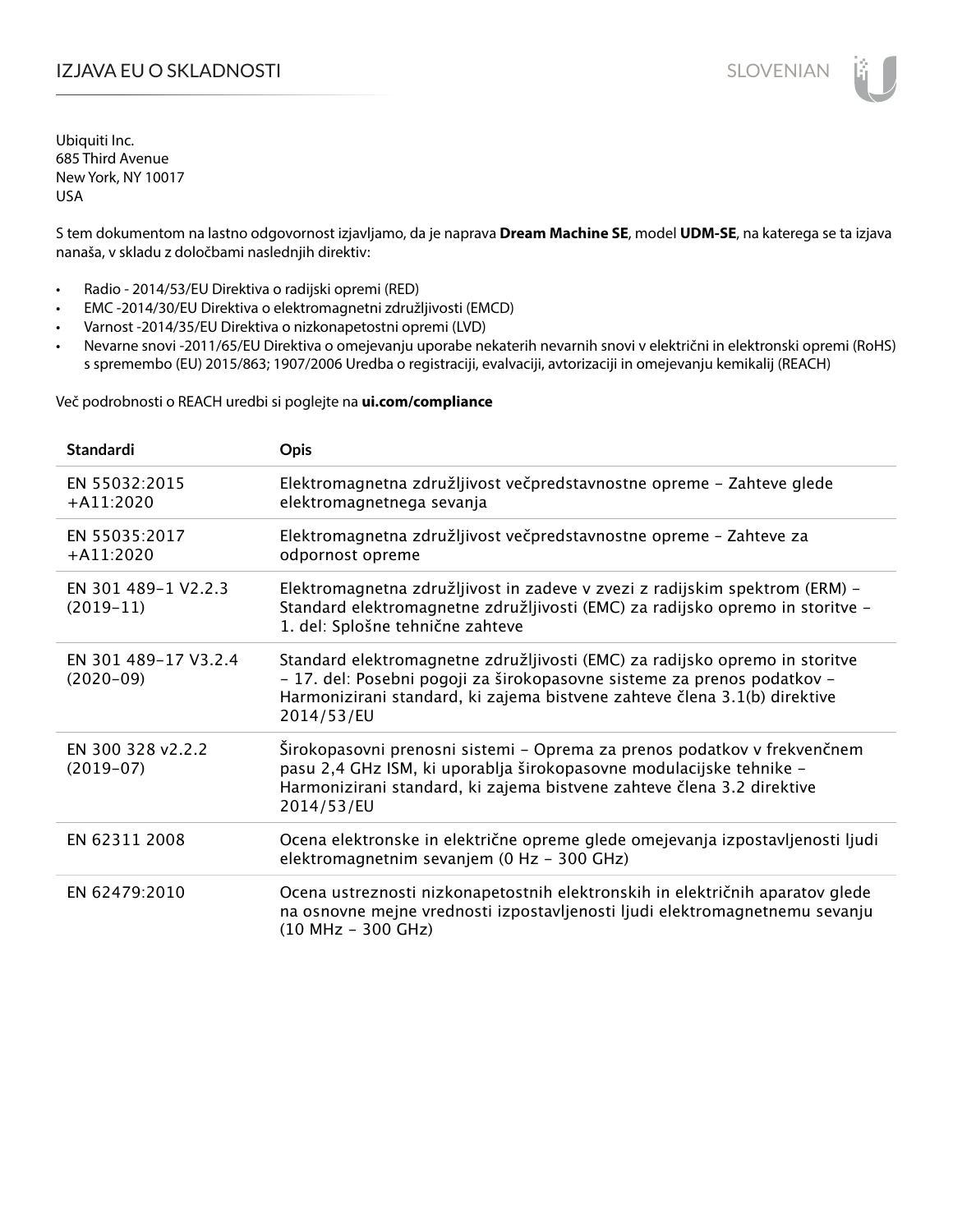

| Standardi                       | <b>Opis</b>                                                                                       |           |
|---------------------------------|---------------------------------------------------------------------------------------------------|-----------|
| EN 62368-1 2014<br>$+$ A11:2017 | Oprema za avdio/video, informacijsko in komunikacijsko tehnologijo – 1. del:<br>Varnostne zahteve |           |
| <b>CE Marking</b>               | C E                                                                                               | $\Lambda$ |

mak m. Fail  $\overline{\phantom{m}}$ 

Mark Feil Compliance Manager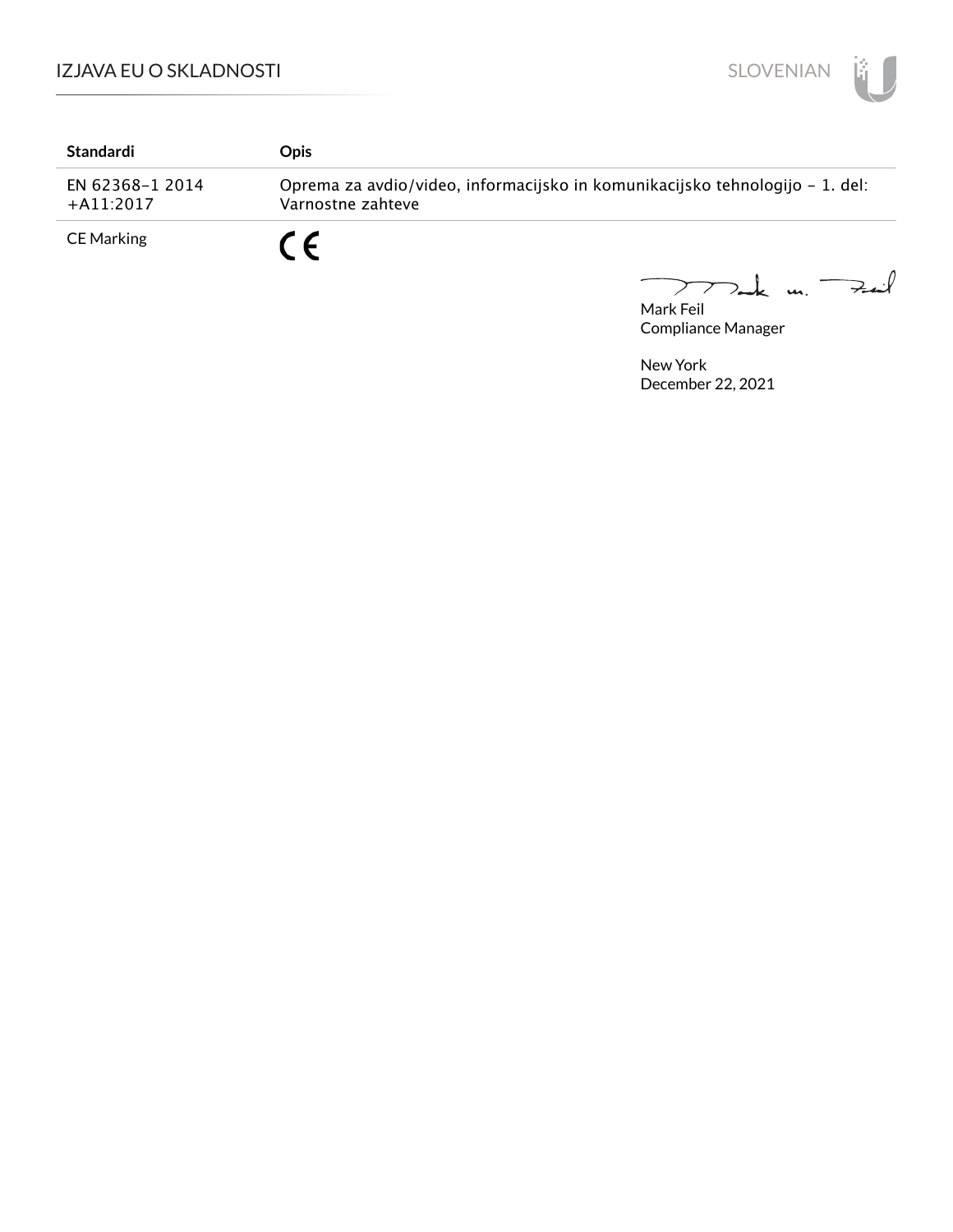Διά του παρόντος δηλώνουμε με αποκλειστική ευθύνη μας ότι το **Dream Machine SE**, μοντέλο **UDM-SE**, στο οποίο αναφέρεται η παρούσα δήλωση, είναι σύμφωνο με τις διατάξεις των Οδηγιών

- Ραδιοεξοπλισμός Οδηγία Ραδιοεξοπλισμού (RED) 2014/53/ΕΕ
- EMC Οδηγία Ηλεκτρομαγνητικής Συμβατότητας (EMCD) 2014/30/ΕΕ
- Ασφάλεια Οδηγία Χαμηλής Τάσης (LVD) 2014/35/ΕΕ
- Επικίνδυνα Υλικά Περιορισμός της Χρήσης Ορισμένων Επικίνδυνων Ουσιών σε Ηλεκτρικό και Ηλεκτρονικό Εξοπλισμό (RoHS) 2011/65/ΕΕ με τροποποίηση (ΕΕ) 2015/863. Καταχώριση, Αξιολόγηση, Εξουσιοδότηση και Περιορισμός Χημικών Ουσιών (REACH) 1907/2006

Για περισσότερες λεπτομέρειες σχετικά με το REACH, παρακαλούμε ανατρέξτε στη διεύθυνση **ui.com/compliance**

| Πρότυπα                             | Περιγραφή                                                                                                                                                                                                                                                              |
|-------------------------------------|------------------------------------------------------------------------------------------------------------------------------------------------------------------------------------------------------------------------------------------------------------------------|
| EN 55032:2015<br>$+A11:2020$        | Ηλεκτρομαγνητική συμβατότητα εξοπλισμού πολυμέσων - Απαιτήσεις<br>εκπομπών                                                                                                                                                                                             |
| EN 55035:2017<br>$+$ A11:2020       | Ηλεκτρομαγνητική συμβατότητα εξοπλισμού πολυμέσων - Απαιτήσεις<br>θωράκισης                                                                                                                                                                                            |
| EN 301 489-1 V2.2.3<br>$(2019-11)$  | Ηλεκτρομαγνητική συμβατότητα και Θέματα Ραδιοφάσματος (ERM). Πρότυπο<br>ηλεκτρομαγνητικής συμβατότητας (EMC) για ραδιοεξοπλισμό και υπηρεσίες.<br>Μέρος 1: Κοινές τεχνικές απαιτήσεις                                                                                  |
| EN 301 489-17 V3.2.4<br>$(2020-09)$ | Πρότυπο ηλεκτρομαγνητικής συμβατότητας (ΕΜC) για ραδιοεξοπλισμό και<br>υπηρεσίες. Μέρος 17: Ειδικοί όροι για Συστήματα Μετάδοσης Δεδομένων<br>Ευρείας Ζώνης · Εναρμονισμένο Πρότυπο που καλύπτει τις βασικές<br>απαιτήσεις του άρθρου 3.1 (β) της Οδηγίας 2014/53 / ΕΕ |
| EN 300 328 v2.2.2<br>$(2019-07)$    | Ευρυζωνικά συστήματα μετάδοσης. Εξοπλισμός μετάδοσης δεδομένων<br>που λειτουργεί στη ζώνη ISM 2,4 GHz και χρησιμοποιεί ευρυζωνικές<br>τεχνικές διαμόρφωσης. Εναρμονισμένο πρότυπο που καλύπτει τις βασικές<br>απαιτήσεις του άρθρου 3.2 της Οδηγίας 2014/53 / ΕΕ       |
| EN 62311 2008                       | Αξιολόγηση ηλεκτρονικού και ηλεκτρικού εξοπλισμού που σχετίζεται με<br>περιορισμούς έκθεσης στον άνθρωπο για ηλεκτρομαγνητικά πεδία (0 Hz -<br>300 GHz)                                                                                                                |
| EN 62479:2010                       | Αξιολόγηση της συμμόρφωσης ηλεκτρονικού και ηλεκτρικού εξοπλισμού<br>χαμηλής ισχύος με τους βασικούς περιορισμούς που σχετίζονται με την<br>ανθρώπινη έκθεση σε ηλεκτρομαγνητικά πεδία (10 MHz έως 300 GHz)                                                            |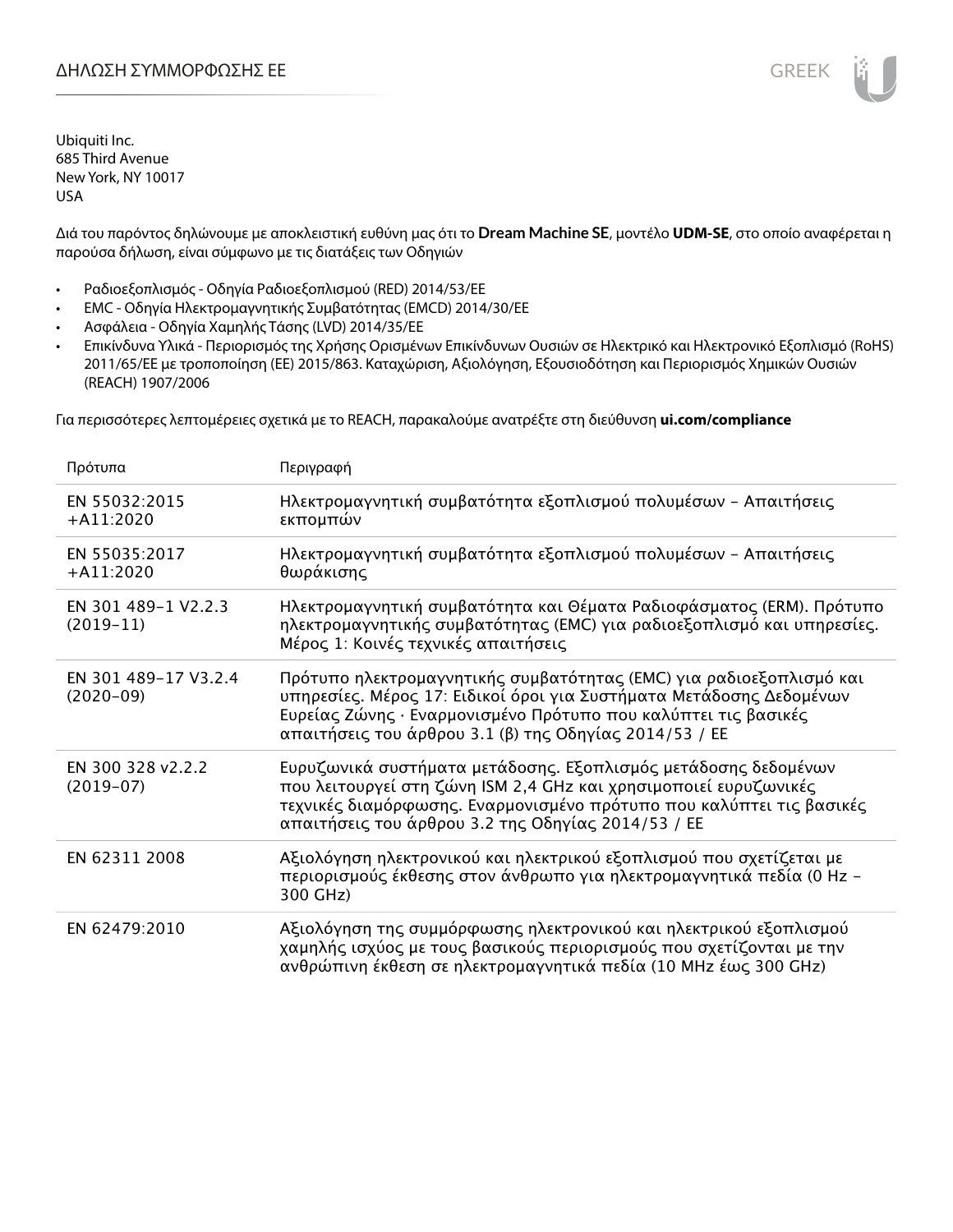

| Πρότυπα                         | Περιγραφή                                                                                             |
|---------------------------------|-------------------------------------------------------------------------------------------------------|
| EN 62368-1 2014<br>$+$ A11:2017 | Εξοπλισμός τεχνολογίας ήχου/εικόνας, πληροφορικής και επικοινωνιών -<br>Μέρος 1: Απαιτήσεις ασφάλειας |
| CE Marking                      | C C                                                                                                   |

Mark Feil<br>Mark Feil  $\overbrace{\phantom{aaaaa}}$ 

Compliance Manager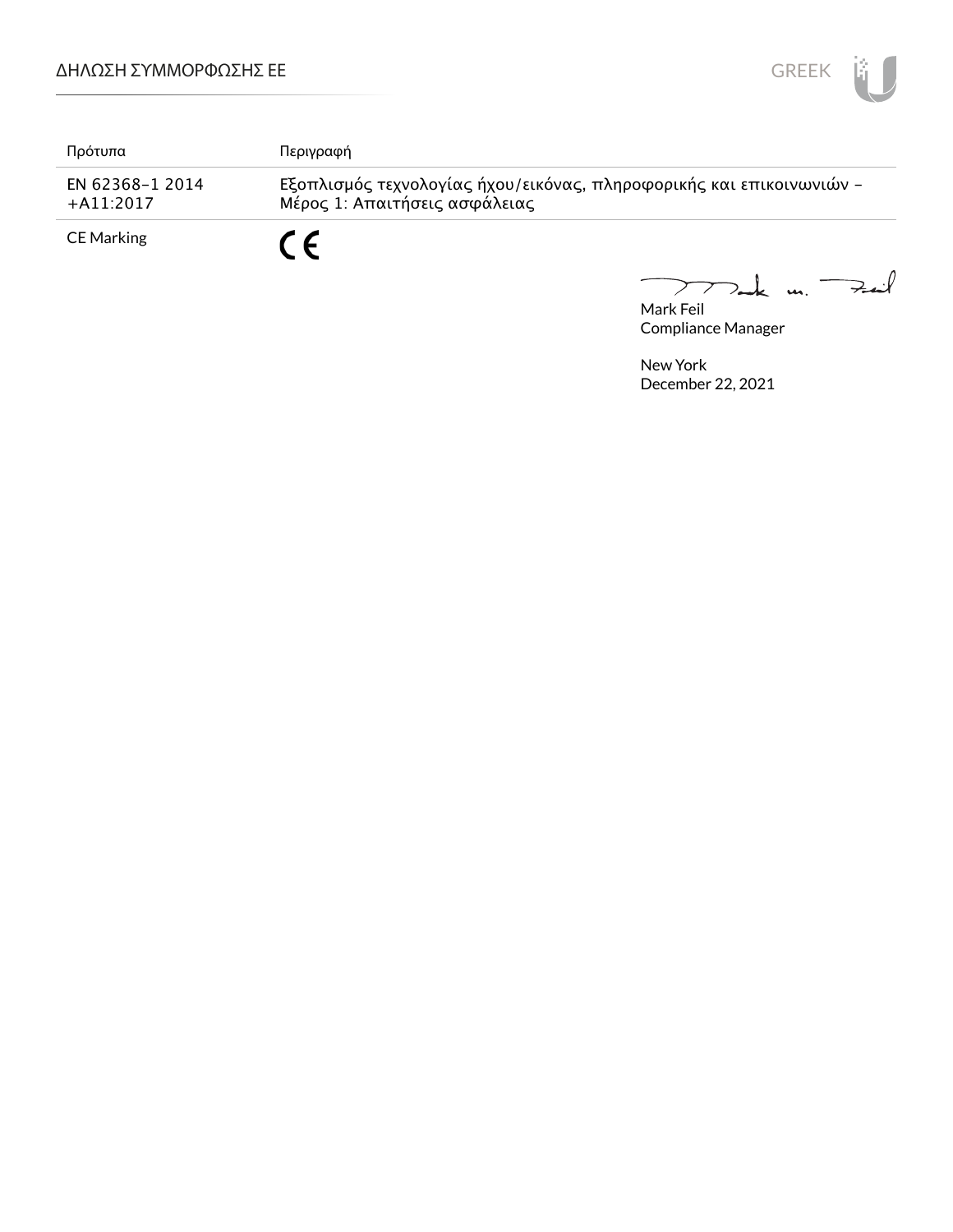# EÚ VYHLÁSENIE O SÚHLASE SLOVAK SLOVAK

Ubiquiti Inc. 685 Third Avenue New York, NY 10017 USA

Týmto prehlasuje, na našu výlučnú zodpovednosť, že **Dream Machine SE**, model **UDM-SE**, ktorého sa toto vyhlásenie týka, je v súlade s ustanoveniami Smerníc

- Rádio 2014/53/EÚ Smernica o Rádiových Zariadeniach (RED)
- EMC -2014/30/EÚ Smernica o Elektromagnetickej Kompatibilite (EMCD)
- Bezpečnosť -2014/35/EÚ Smernica o Nízkom Napätí (LVD)
- Nebezpečné Materiály -2011/65/EÚ Obmedzenie Používania Určitých Nebezpečných Látok v Elektrických a Elektronických Zariadeniach (RoHS) s dodatkom (EÚ) 2015/863; 1907/2006 Registrácia, Hodnotenie, Autorizácia a Obmedzenie chemikálií (REACH)

Ďalšie informácie o REACH môžete nájsť na **ui.com/compliance**

| Štandardy                           | <b>Popis</b>                                                                                                                                                                                                                                                 |
|-------------------------------------|--------------------------------------------------------------------------------------------------------------------------------------------------------------------------------------------------------------------------------------------------------------|
| EN 55032:2015<br>$+$ A11:2020       | Elektromagnetická kompatibilita multimediálnych zariadení - emisné<br>požiadavky                                                                                                                                                                             |
| EN 55035:2017<br>$+A11:2020$        | Elektromagnetická kompatibilita multimediálnych zariadení - Požiadavky na<br>odolnosť                                                                                                                                                                        |
| EN 301 489-1 V2.2.3<br>$(2019-11)$  | Elektromagnetická kompatibilita a záležitosti rádiového spektra (ERM). Norma<br>elektromagnetickej kompatibility (EMC) pre rádiové zariadenia a služby:<br>Spoločné technické požiadavky                                                                     |
| EN 301 489-17 V3.2.4<br>$(2020-09)$ | Norma elektromagnetickej kompatibility (EMC) na rádiové zariadenia a služby.<br>17. časť: Osobitné podmienky pre širokopásmové systémy prenosu dát.<br>Harmonizovaná norma vzťahujúca sa na základné požiadavky článku 3.1 písm.<br>b) smernice $2014/53/EU$ |
| EN 300 328 v2.2.2<br>$(2019-07)$    | Širokopásmové prenosové systémy. Zariadenia na prenos údajov pracujúce<br>v pásme ISM 2,4 GHz a používajúce širokopásmové modulačné techniky.<br>Harmonizovaná norma vzťahujúca sa na základné požiadavky článku 3.2<br>smernice 2014/53/EÚ                  |
| EN 62311 2008                       | Posudzovanie elektronických a elektrických zariadení v súvislosti s<br>obmedzeniami vystavenia ľudí elektromagnetickým poliam (0 Hz - 300 GHz)                                                                                                               |
| EN 62479:2010                       | Posudzovanie súladu elektronických a elektrických zariadení s nízkou<br>spotrebou energie so základnými obmedzeniami týkajúcimi sa vystavenia ľudí<br>elektromagnetickým poliam (10 MHz až 300 GHz)                                                          |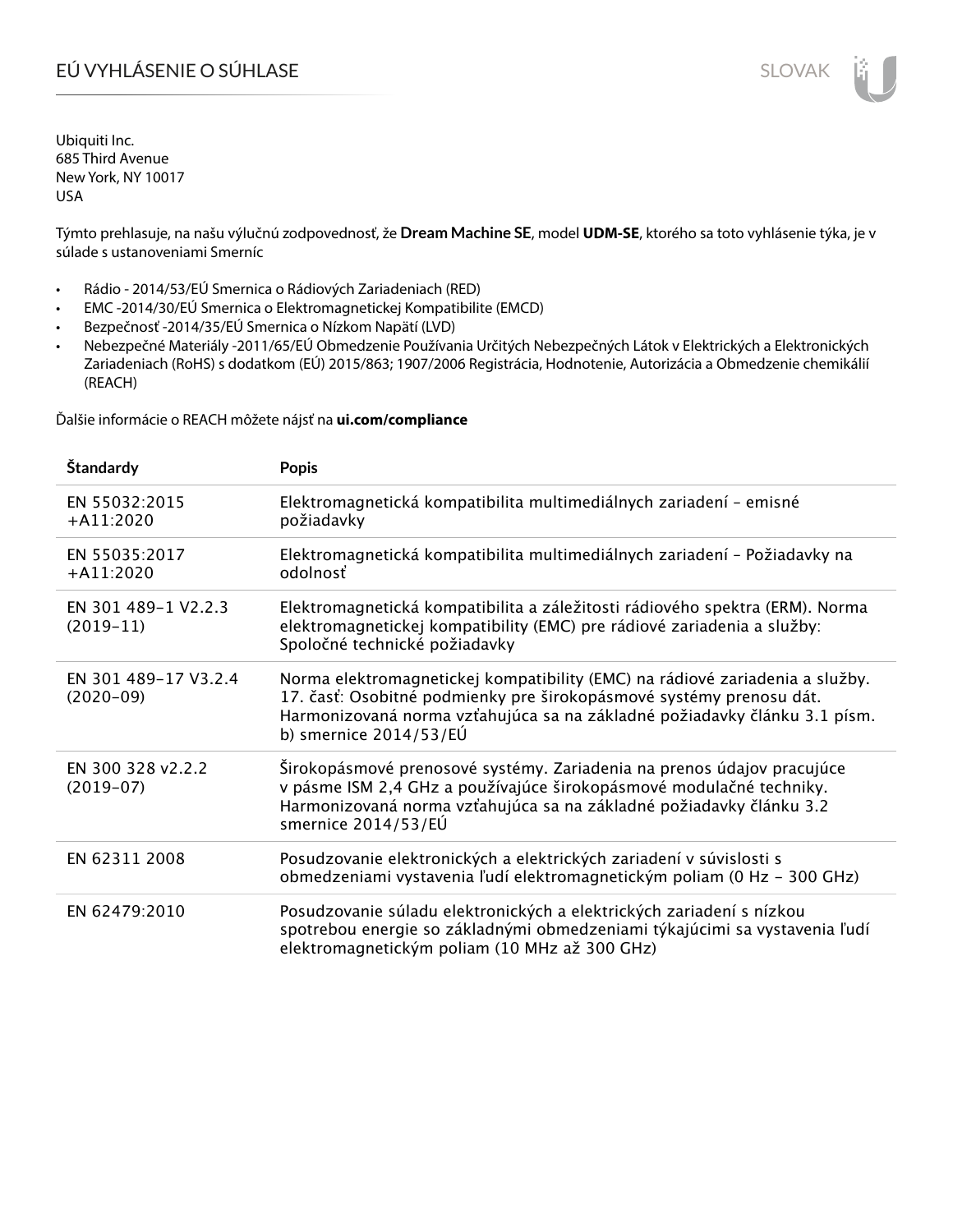

| Štandardy                      | <b>Popis</b>                                                                                        |
|--------------------------------|-----------------------------------------------------------------------------------------------------|
| EN 62368-1 2014<br>$+A11:2017$ | Zariadenia audio/video, informačnej a komunikačnej technológie – časť 1:<br>Bezpečnostné požiadavky |
| CE Marking                     | C C                                                                                                 |

Mark Feil<br>Mark Feil

Compliance Manager

 $\overline{\phantom{0}}$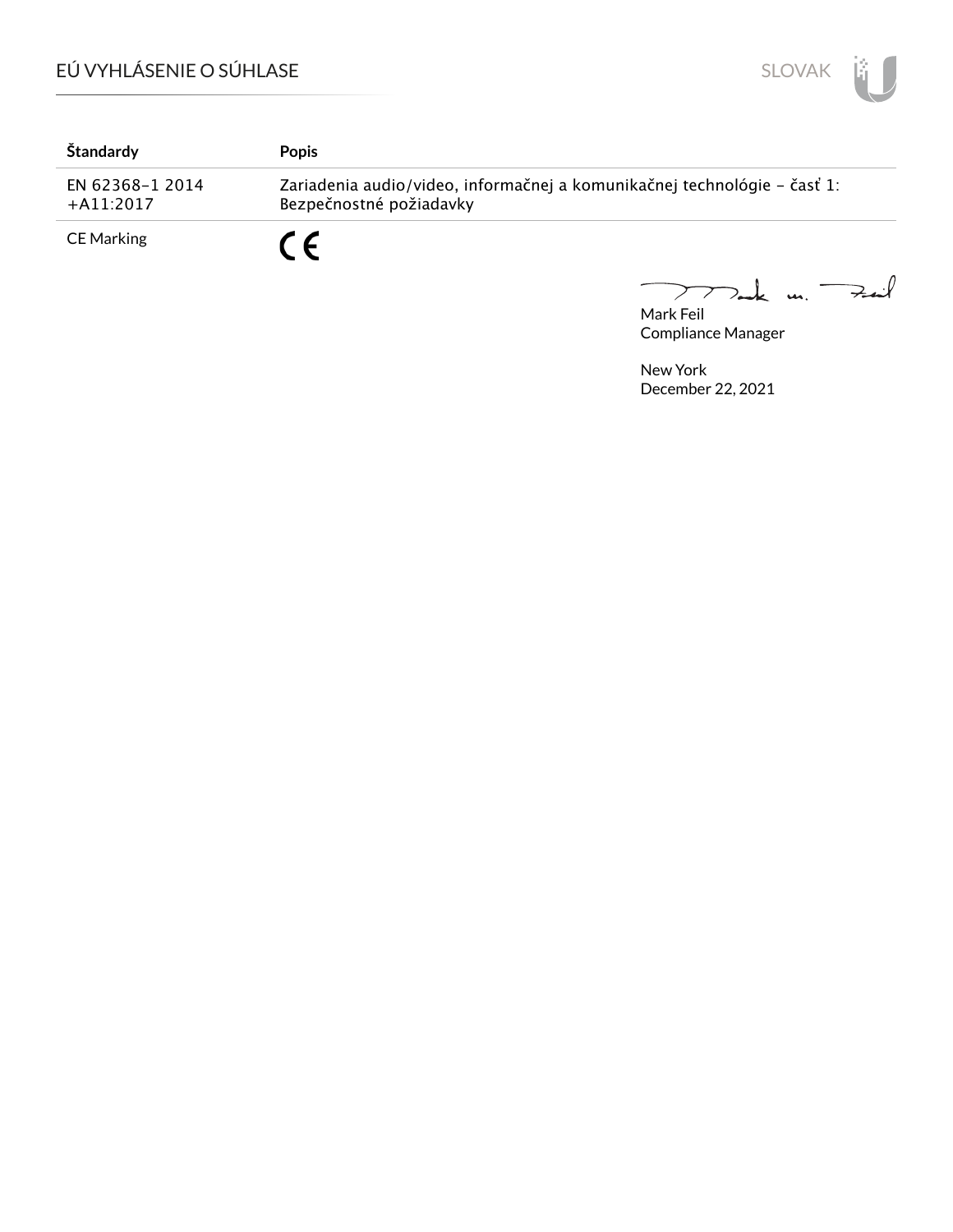# ES ATBILSTĪBAS DEKLARĀCIJA LATVIAN

Ubiquiti Inc. 685 Third Avenue New York, NY 10017 USA

Vienīgi uz savu atbildību deklarējam, ka iekārtas "**Dream Machine SE**" modelis "**UDM-SE**", uz ko attiecas šī deklarācija, atbilst šādu direktīvu noteikumiem:

- radio 2014/53/ES Radioiekārtu direktīva (RED);
- elektromagnētiskā saderība 2014/30/ES Elektromagnētiskās saderības direktīva (EMCD);
- drošība 2014/35/ES Zemsprieguma direktīva (LVD);
- bīstami materiāli 2011/65/ES Atsevišķu bīstamu ķīmisko vielu izmantošanas ierobežojumi elektriskajās un elektroniskajās iekārtās (RoHS) ar grozījumu (ES) 2015/863; 1907/2006 Ķīmisko vielu reģistrēšana, novērtēšana, atļaušana un ierobežošana (REACH).

Papildinformāciju par REACH lūdzam skatīt tīmekļa vietnē **ui.com/compliance**

| <b>Standarti</b>                    | <b>Apraksts</b>                                                                                                                                                                                                                                             |
|-------------------------------------|-------------------------------------------------------------------------------------------------------------------------------------------------------------------------------------------------------------------------------------------------------------|
| EN 55032:2015<br>$+A11:2020$        | Multivides iekārtu elektromagnētiskā saderība - Emisijai piemērojamās prasības                                                                                                                                                                              |
| EN 55035:2017<br>$+A11:2020$        | Multivides iekārtu elektromagnētiskā saderība - Traucējumnoturības prasības                                                                                                                                                                                 |
| EN 301 489-1 V2.2.3<br>$(2019-11)$  | Elektromagnētiskā saderība un radiofrekvenču spektra jautājumi (ERM);<br>Elektromagnētiskās saderības (EMS) standarts radioiekārtām un dienestiem; 1.<br>daļa: Vispārējās tehniskās prasības                                                                |
| EN 301 489-17 V3.2.4<br>$(2020-09)$ | Elektromagnētiskās saderības (EMS) standarts radioiekārtām un dienestiem;<br>17. daļa: Īpašie nosacījumi platjoslas datu pārraides sistēmām; Saskaņotais<br>standarts, kas atbilst Direktīvas 2014/53/ES 3. panta 1. punkta b) apakšpunkta<br>pamatprasībām |
| EN 300 328 v2.2.2<br>$(2019-07)$    | Platjoslas pārraides sistēmas; Datu pārraides iekārtas, kas darbojas 2,4 GHz<br>ISM joslā un izmanto platjoslas modulācijas paņēmienus; Saskaņotais standarts,<br>kas atbilst Direktīvas 2014/53/ES 3. panta 2. punkta pamatprasībām                        |
| EN 62311 2008                       | Elektronisko un elektrisko iekārtu novērtēšana attiecībā uz ierobežojumiem 0<br>Hz-300 GHz elektromagnētisko lauku iedarbībai uz cilvēkiem                                                                                                                  |
| EN 62479:2010                       | Mazjaudas elektronisko un elektrisko iekārtu atbilstības novērtēšana<br>pamatierobežojumiem attiecībā uz 10 MHz līdz 300 GHz elektromagnētisko<br>lauku jedarbību uz cilvēkiem                                                                              |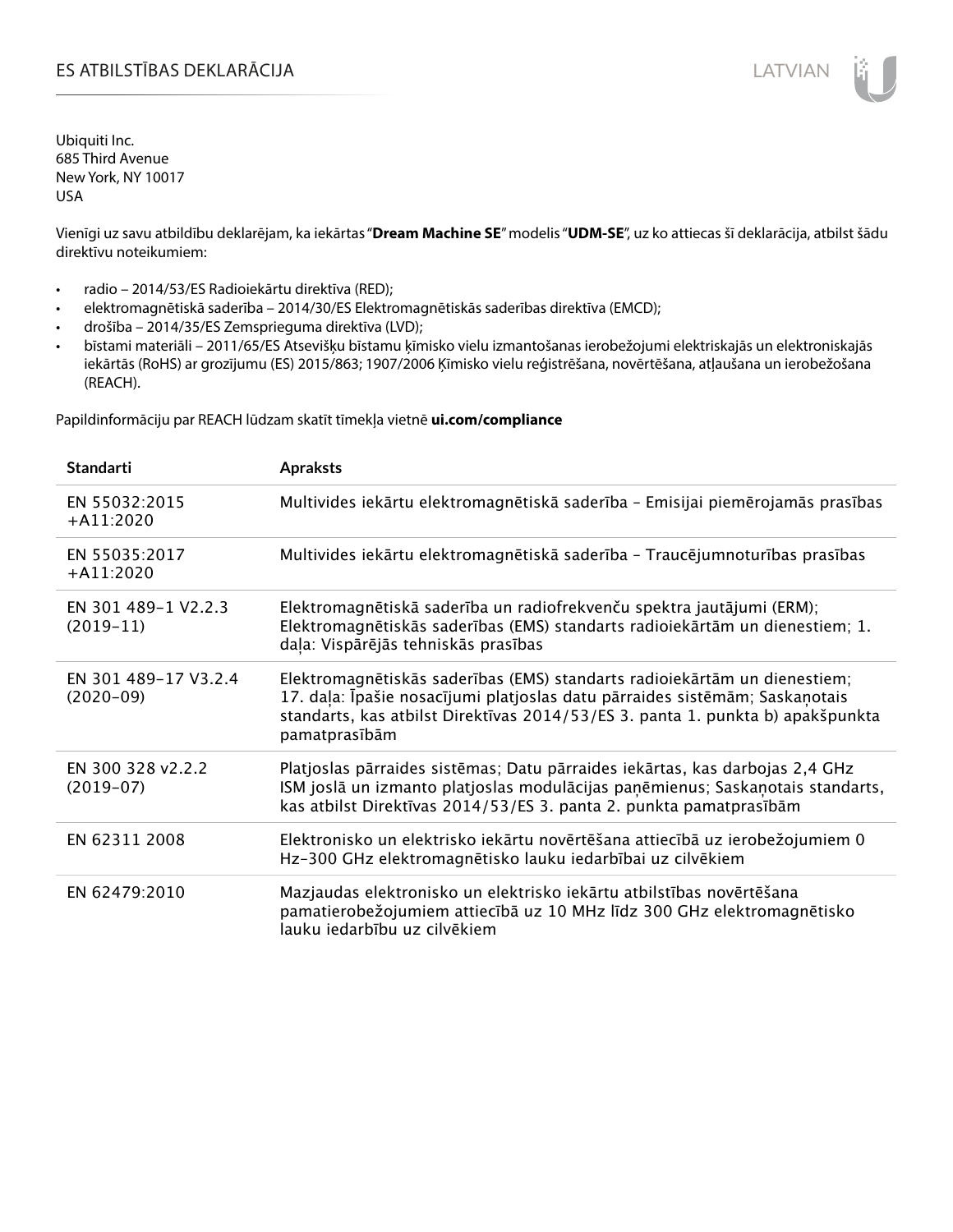

| Standarti                       | <b>Apraksts</b>                                                                                   |
|---------------------------------|---------------------------------------------------------------------------------------------------|
| EN 62368-1 2014<br>$+$ A11:2017 | Audio/video, informācijas un komunikācijas tehnoloģiju aprīkojums - 1. daļa:<br>Drošības prasības |
| <b>CE Marking</b>               | $\epsilon$                                                                                        |

Mark Feil<br>Mark Feil  $\overline{\phantom{0}}$ 

Compliance Manager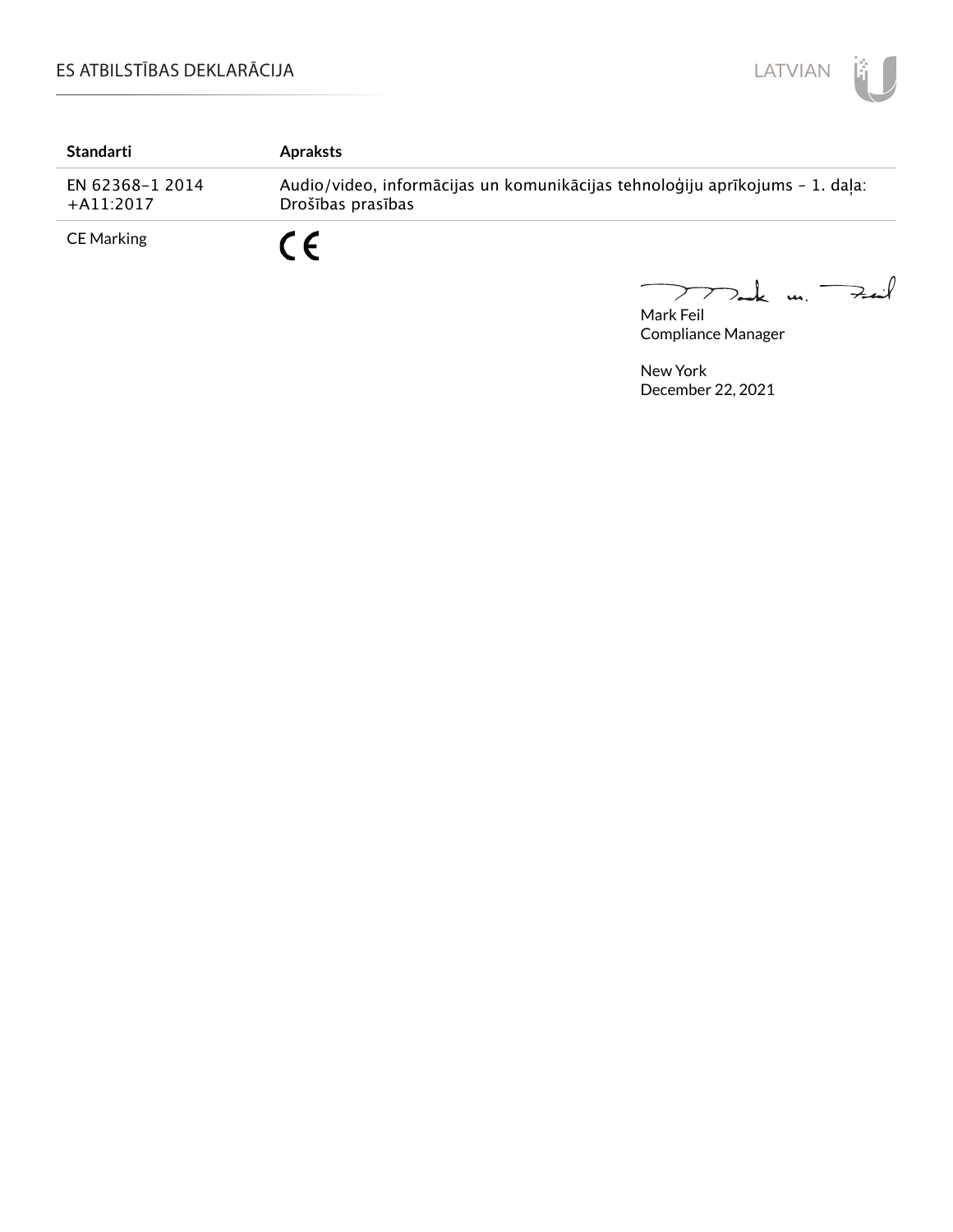# ES ATITIKIMO DEKLARACIJA NA SATITIKIMO DEKLARACIJA NA SATITIKIMO DEKLARACIJA NA SATITIKIMO DE KLARACIJA NA SATI

Ubiquiti Inc. 685 Third Avenue New York, NY 10017 USA

Šiuo pareiškimu prisiimdami visą atsakomybe pareiškia, kad "**Dream Machine SE", UDM-SE** modelis, su kuriuo susijusi ši deklaracija, atitinka direktyvų nuostatas

- Radijo 2014/53/EU Radijo įrangos direktyva (RĮD)
- ESD -2014/30/EU Elektromagnetinio suderinamumo direktyva (ESD)
- Sauga -2014/35/EU Žemos įtampos direktyva (LVD)
- Kenksmingos medžiagos -2011/65/EU Tam tikrų pavojingų medžiagų naudojimo elektros ir elektroninėje įrangoje apribojimas (RoHS) pakeitimas (EU) 2015/863; 1907/2006 Registracija, Vertinimas, Cheminių medžiagų leidimas ir apribojmas (RVACH)

Dėl papildomos informacijos apie RVACH, kreipkitės į **ui.com/compliance**

| Standartai                          | Apibūdinimas                                                                                                                                                                                                                                                                                  |
|-------------------------------------|-----------------------------------------------------------------------------------------------------------------------------------------------------------------------------------------------------------------------------------------------------------------------------------------------|
| EN 55032:2015<br>$+$ A11:2020       | Multimedijos elektromagentinis suderinamumas - spinduliuotės reikalavimai                                                                                                                                                                                                                     |
| EN 55035:2017<br>$+ A11:2020$       | Multimedijos elektromagnetinis suderinamumas - spinduliuotės reikalavimai                                                                                                                                                                                                                     |
| EN 301 489-1 V2.2.3<br>$(2019-11)$  | Elektromagnetinis suderinamumas ir radijo spektro dalykai (ERM); Radijo ryšio<br>įrangos ir paslaugų elektromagnetinio suderinamumo (EMS) standartas. 1 dalis.<br>Bendrieji techniniai reikalavimai                                                                                           |
| EN 301 489-17 V3.2.4<br>$(2020-09)$ | Radijo ryšio įrangos ir mobiliojo ryšio elektromagnetinio suderinamumo (EMS)<br>standartas. 4 dalis. Fiksuotųjų radijo ryšių ir pagalbinės įrangos specialiosios<br>salygos; suderintas standartas, apimantis esminius Direktyvos 2014/53 / ES 3<br>straipsnio 1 dalies b punkto reikalavimus |
| EN 300 328 v2.2.2<br>$(2019-07)$    | Plačiajuosčio ryšio sistemos; Duomenų perdavimo įranga, veikianti 2,4 GHz<br>ISM juostoje ir naudojanti plačiajuosčio ryšio moduliacijos metodus; suderintas<br>standartas, apimantis esminius Direktyvos 2014/53 / ES 3 straipsnio 2 dalies<br>reikalavimus                                  |
| EN 62311 2008                       | Elektroninės ir elektrinės įrangos, susijusios su elektromagnetinių laukų (0 Hz -<br>300 GHz) poveikio žmonėms apribojimais                                                                                                                                                                   |
| EN 62479:2010                       | Mažos galios elektroninės ir elektros įrangos atitikties pagrindiniams<br>apribojimams, susijusiems su poveikiu žmogui elektromagnetinių laukų (nuo<br>10 MHz iki 300 GHz), vertinimas                                                                                                        |